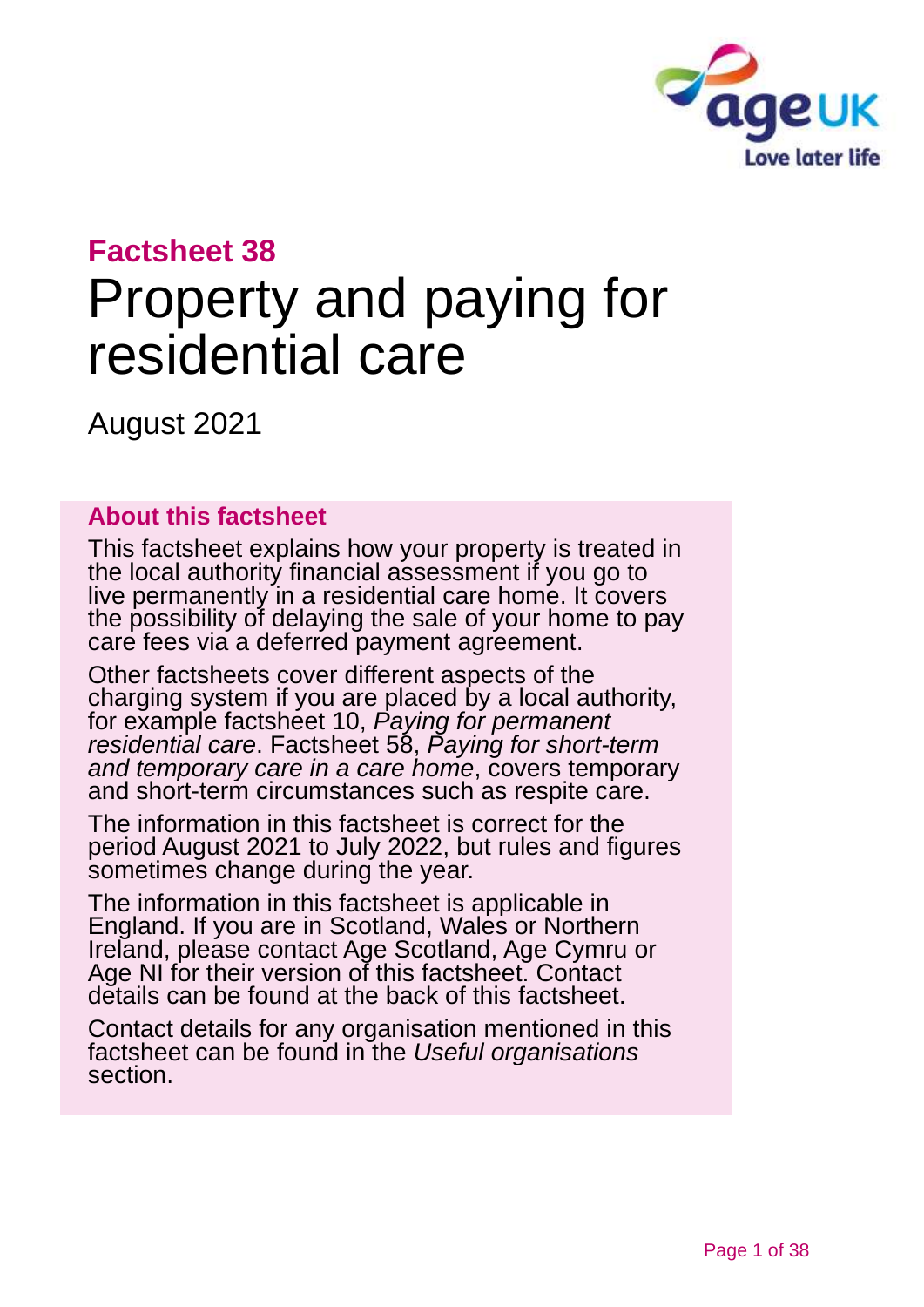# **Contents**

| 1 Sources and terms used in this factsheet     | 4               |
|------------------------------------------------|-----------------|
| 2 Property and the financial assessment        | 5               |
| 2.1 Local authority arranged residential care  | 5               |
| 2.2 Self-funding residential care              | $\overline{7}$  |
| 3 Ownership of property                        | 7               |
| 4 Giving away property and deprivation         | 8               |
| 5 Disregarded property                         | 8               |
| 5.1 Mandatory disregards                       | 8               |
| 5.2 Circumstances where it may be unclear      | 9               |
| 5.3 Discretion to disregard                    | 10              |
| 5.4 The 12-week property disregard             | 11              |
| 5.5 Moving from a disregarded property         | 12 <sub>2</sub> |
| <b>6 Valuation of property</b>                 | 13              |
| 6.1 Valuation of jointly owned property        | 14              |
| 7 Park/mobile homes                            | 16              |
|                                                |                 |
| 8 Deferred payment agreements                  | 17              |
| 8.1 The eligibility criteria                   |                 |
| 8.2 Local authority discretion to agree        | 19              |
| 8.3 Estimating care costs and top-ups          | 19              |
| 8.4 How much can be deferred?                  | 20              |
| 8.5 Sustainability of the arrangement          | 21              |
| 8.6 Obtaining adequate security                | 22              |
| 8.7 Property valuation                         | 17<br>23        |
| 8.8 Financial contributions from other sources | 23              |
| 8.9 Disposable Income Allowance                | 24              |
| 8.10 Interest and administration charges       | 24              |
| 8.11 Your written agreement and its contents   | 26              |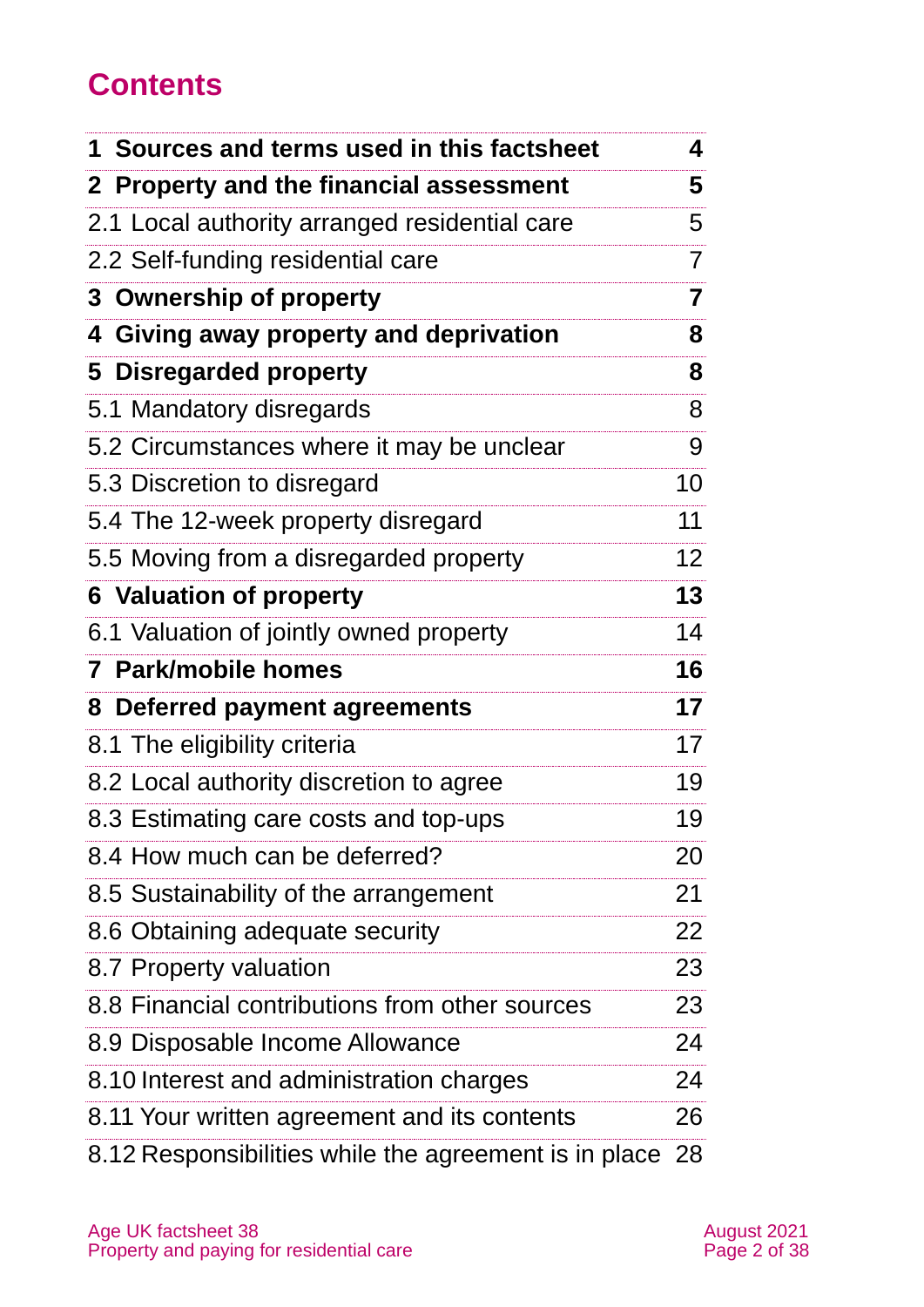| 8.13 Local authority powers to stop deferring costs   | 29 |
|-------------------------------------------------------|----|
| 8.14 Termination of agreement                         | 29 |
| 8.15 A ' <i>loan type'</i> deferred payment agreement | 31 |
| 9 Information, advice and advocacy duty               | 31 |
| 9.1 The independent advocacy duty                     | 33 |
| 10 Challenging local authority decisions              | 33 |
| <b>11 Pension Credit and property</b>                 | 34 |
| Useful organisations                                  | 35 |
| Age UK                                                | 36 |
| Support our work                                      | 36 |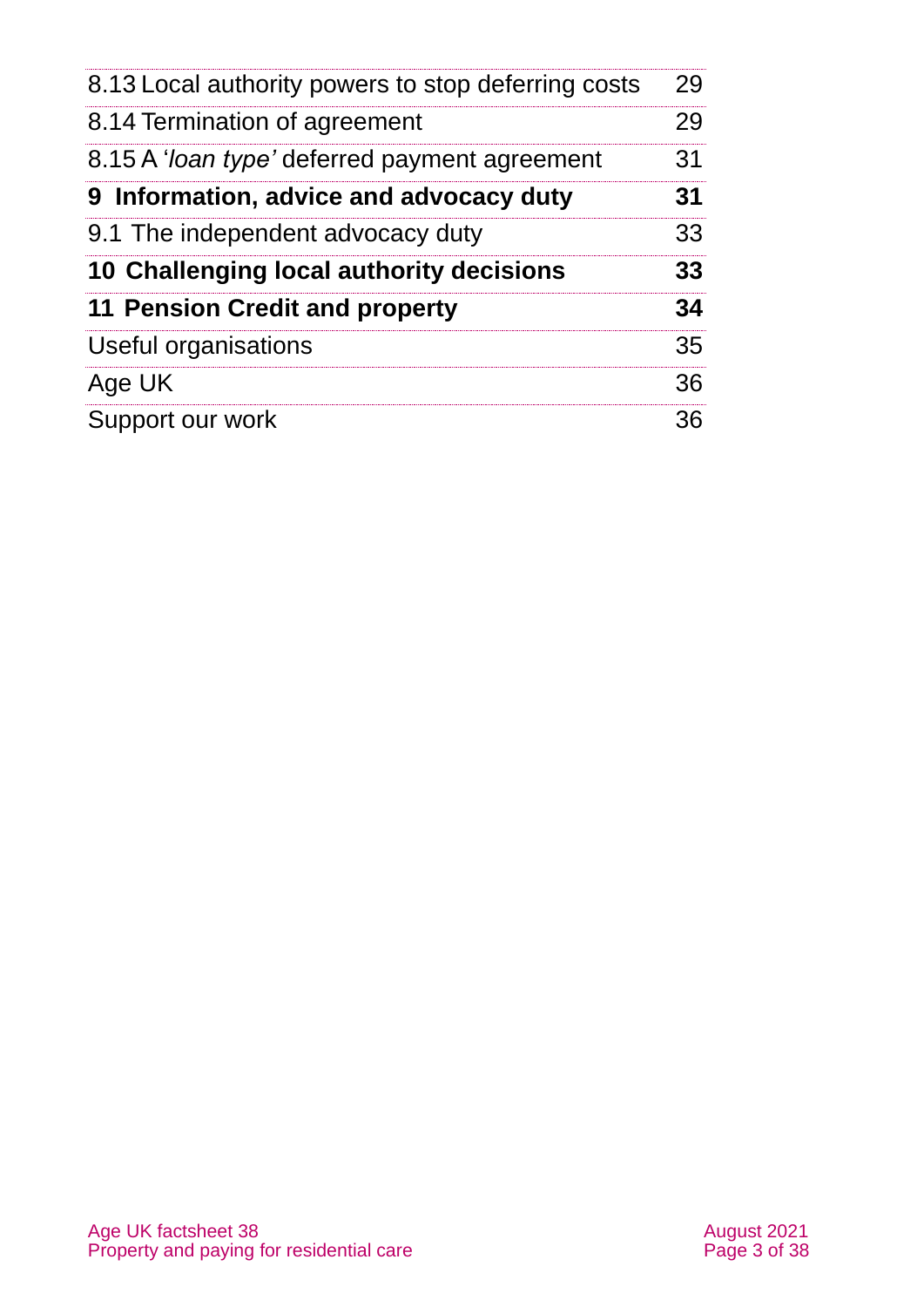# <span id="page-3-0"></span>**1 Sources and terms used in this factsheet**

#### **Care Act 2014, regulations and statutory guidance**

This factsheet is based on the *[Care Act 2014](https://www.legislation.gov.uk/ukpga/2014/23/contents) ('the Act'),* its supporting regulations and the *[Care and](https://www.gov.uk/government/publications/care-act-statutory-guidance/care-and-support-statutory-guidance)  [Support Statutory Guidance](https://www.gov.uk/government/publications/care-act-statutory-guidance/care-and-support-statutory-guidance) ('the guidance')*, introduced in April 2015.

They are mentioned in the text and set out in detail how a local authority must administer adult social care.

Relevant regulations include:

- ⚫ the *[Care and Support \(Charging and Assessment of](http://www.legislation.gov.uk/uksi/2014/2672/contents/made)  [Resources\) Regulations 2014](http://www.legislation.gov.uk/uksi/2014/2672/contents/made)* ('the charging regulations') and
- ⚫ the *[Care and Support \(Deferred Payments\)](http://www.legislation.gov.uk/uksi/2014/2671/contents/made)  [Regulations 2014](http://www.legislation.gov.uk/uksi/2014/2671/contents/made)* ('the deferred payments regulations').

Relevant sections of the guidance include chapter 8 '*Charging and financial assessment*', chapter 9 '*Deferred payments agreements',* annex B on treatment of capital, and annex C on treatment of income.

#### **Care homes and nursing homes**

This factsheet provides information about residential care, meaning '*care homes*' and '*nursing homes*'. These are the two standard terms used by the Care Quality Commission.

Nursing homes are care homes where a nurse must be present to provide or supervise medical-type care alongside basic personal care.

The term '*care home*' is used in the text to cover both homes, unless '*nursing home*' is specifically required.

#### **Local authority**

In this factsheet, references to a *'local authority*' means the adult social services or social care department of the local authority or council. It is used to describe similar departments within: a county council, a district council for an area in which there is no county council, a London borough council, or the Common Council of the City of London.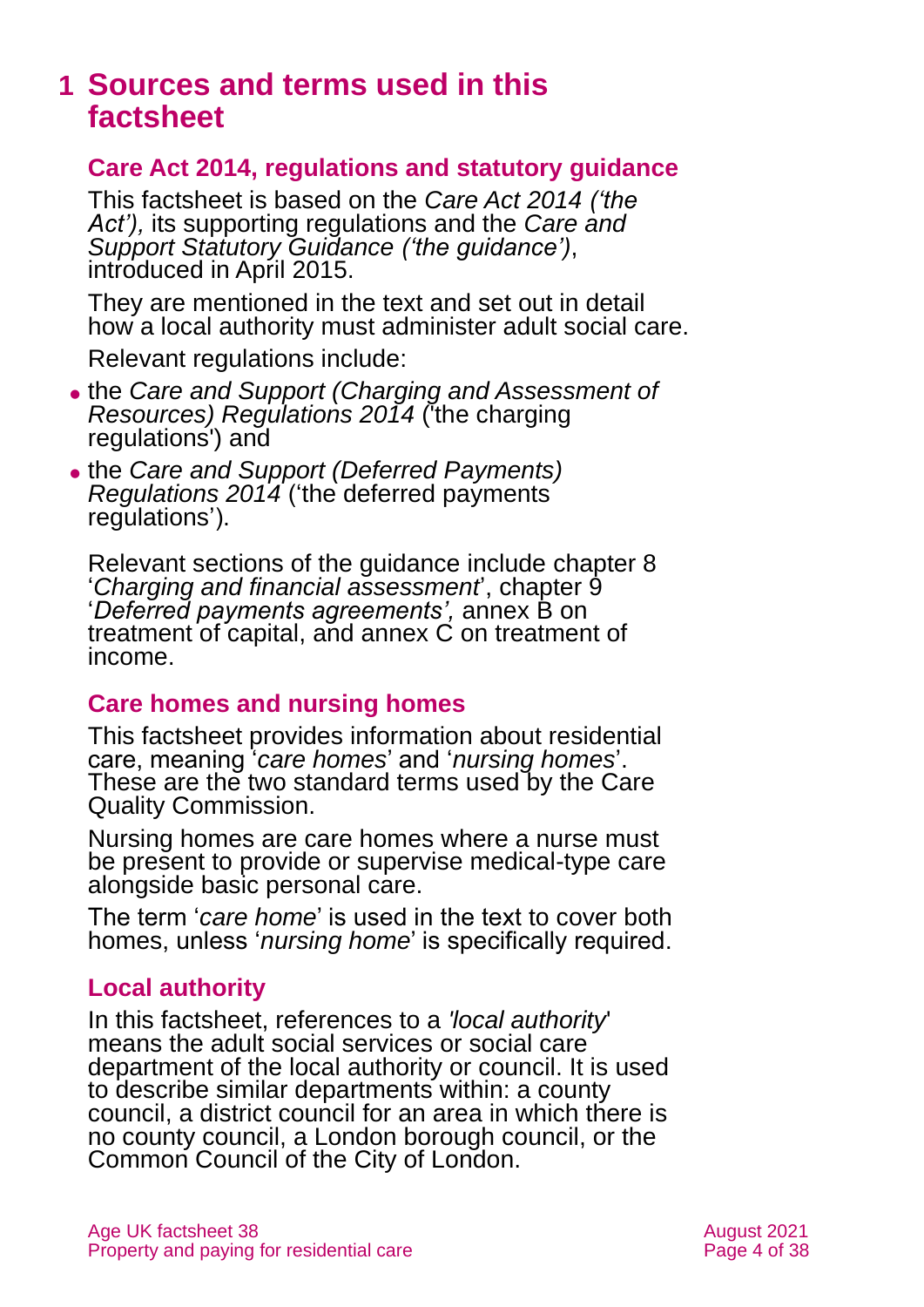#### **Point of law**

**Age UK cannot advise on property or trusts law, so information in this factsheet about property valuation and ownership covers general principles and is not definitive legal advice.** 

**It may be necessary to obtain expert legal advice if you wish to dispute a local authority valuation.**

# <span id="page-4-0"></span>**2 Property and the financial assessment**

#### **2.1 Local authority arranged residential care**

If you ask for local authority support to arrange residential care, they should carry out a needs assessment. They decide if you meet the eligibility criteria and if residential care is the best way to meet your needs. They must consider all other options that might allow you to remain at home. The care home recommendation must be in a care and support plan agreed with you.

A financial assessment is made to see if you qualify for funding towards the cost of your care. Your income and capital is taken into account, although some can be disregarded. Capital includes savings, investments, and property. Income includes private pensions and social security benefits. You do not qualify for funding if you have more than £23,250 in capital, or an income high enough to meet the necessary cost of your care. This is called being a *'self-funder'*.

The local authority has a legal duty to ensure your eligible needs are met if, following the financial assessment, you are entitled to local authority funding. The local authority must also ensure your eligible needs are met if you do not qualify for funding but cannot arrange care for yourself and have no one who is willing and able to do it for you.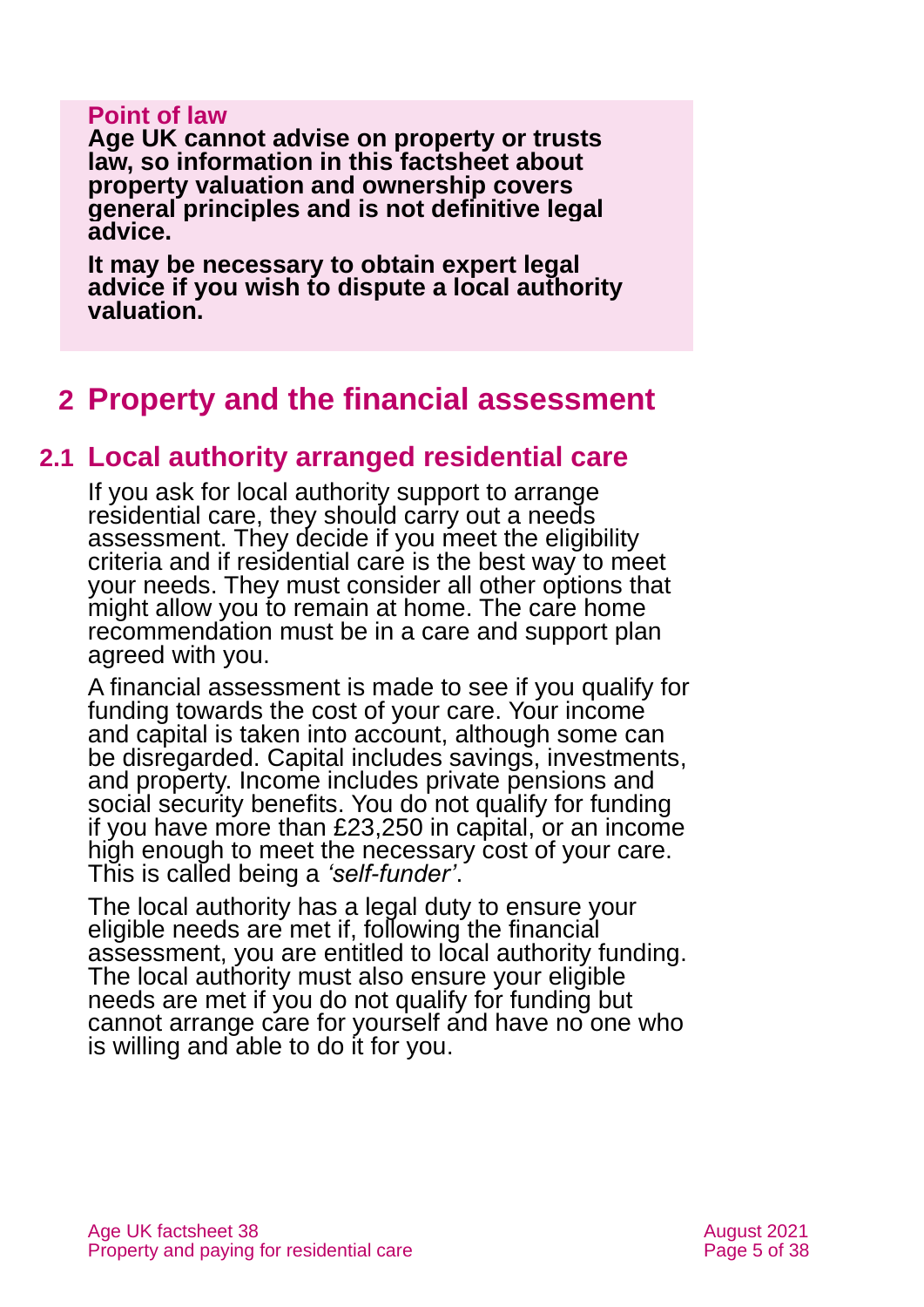If the local authority is meeting your needs, it must involve you in preparing a care and support plan, setting a *'personal budget'* sufficient to meet your eligible needs in at least one suitable care home. For information about the needs assessment, see factsheet 41, *[How to get care and support](https://www.ageuk.org.uk/globalassets/age-uk/documents/factsheets/fs41_how_to_get_care_and_support_fcs.pdf)*.

#### **Ownership of property**

For the value of a property to be included in the financial assessment, you must be shown to have a share in its value, called a *'beneficial interest'*. This means you have the right to a share of the sale proceeds if sold. This is different to legal ownership of property. See [section 3.](#page-6-0)

#### **Disregarded property**

Your beneficial interest in a property can be disregarded in the financial assessment in certain circumstances. For example, if it is your former home and your partner still lives there. There is a 12-week disregard from the day you first become a permanent care home resident, giving you time to make a decision about how to use your property to pay care fees. In other circumstances, the local authority has a discretion to disregard property. See [section 5](#page-7-1) for more information.

Property in the form of business assets should be disregarded for a reasonable period while you take steps to realise their value. See section 5.2 of factsheet 10, *[Paying for permanent residential care,](https://www.ageuk.org.uk/globalassets/age-uk/documents/factsheets/fs10_paying_for_permanent_residential_care_fcs.pdf)* for more information.

#### **Valuation of property**

Unless disregarded, any beneficial interest in property is taken into account and must be appropriately valued in your financial assessment, see [section 6.](#page-12-0) If more than one person has a beneficial interest, it must be valued as a jointly owned property, see [section 6.1.](#page-13-0)

#### **Deferred payment agreement**

You may delay selling your property to pay care fees by entering into a deferred payment agreement with the local authority, [see section 8.](#page-16-0)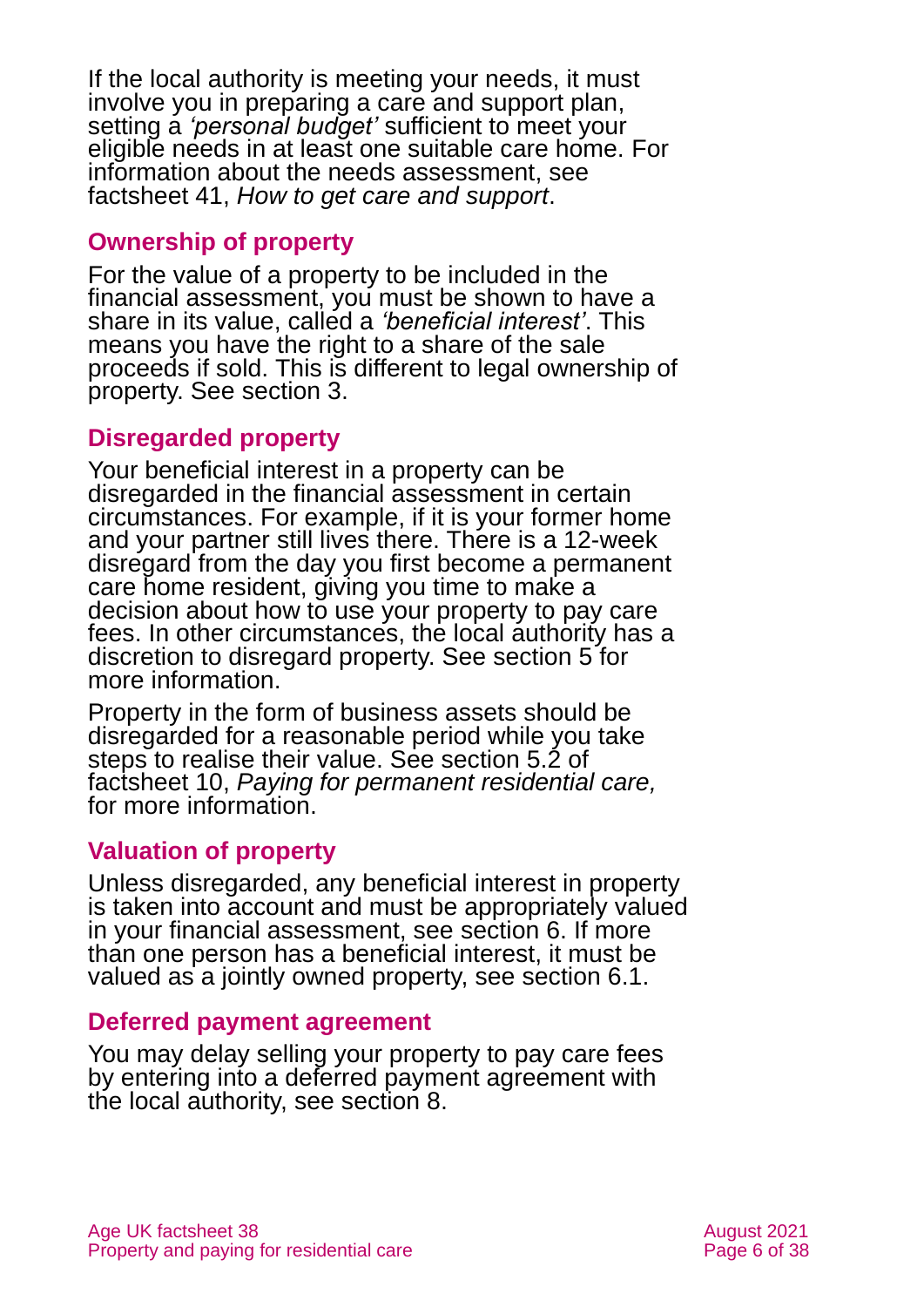# **2.2 Self-funding residential care**

Having capital above the upper limit does not, by itself, mean you should be expected to make your own arrangements. The local authority must be satisfied you are able to make your own arrangements or have other people who are willing and able to do so for you. If there is no one, they should make arrangements for you.

If your property is not sold during the 12-week property disregard period and you do not want, or are refused, a deferred payment agreement, it is likely the authority's contract with the care home will end. You must make your own contract as a self-funder subsequently, see section 7.2 of factsheet 29, *[Finding,](https://www.ageuk.org.uk/globalassets/age-uk/documents/factsheets/fs29_finding_choosing_and_funding_a_care_home_fcs.pdf)  [choosing and funding a care home](https://www.ageuk.org.uk/globalassets/age-uk/documents/factsheets/fs29_finding_choosing_and_funding_a_care_home_fcs.pdf)* for more information.

# <span id="page-6-0"></span>**3 Ownership of property**

There is legal and beneficial ownership of property, with most people having both. You have a beneficial interest if you are entitled to a share of the proceeds of its sale. This money can be taken into account in the local authority financial assessment.

If you contribute towards the purchase price of a property, or otherwise contribute towards it's upkeep later on, you may have established a beneficial interest in the property, even if it is legally owned by someone else.

If the beneficial interests in a property are disputed, it may be necessary to consult a solicitor. If more than one person has a beneficial interest, a property is valued as if it is jointly owned, see [section 6.1.](#page-13-0)

If a property was purchased under the '*right to buy*' scheme at a discount, the person who attracted the discount may be treated as having a beneficial interest equal to the discount obtained, even if they did not contribute towards the purchase.

**Age UK is not able to offer advice on property law or on questions of property ownership or valuations – you need to seek specialist legal advice from a qualified solicitor if you require indepth advice**.

See factsheet 43, *[Getting legal and financial advice,](https://www.ageuk.org.uk/globalassets/age-uk/documents/factsheets/fs43-getting-legal-and-financial-advice.pdf)* for more information.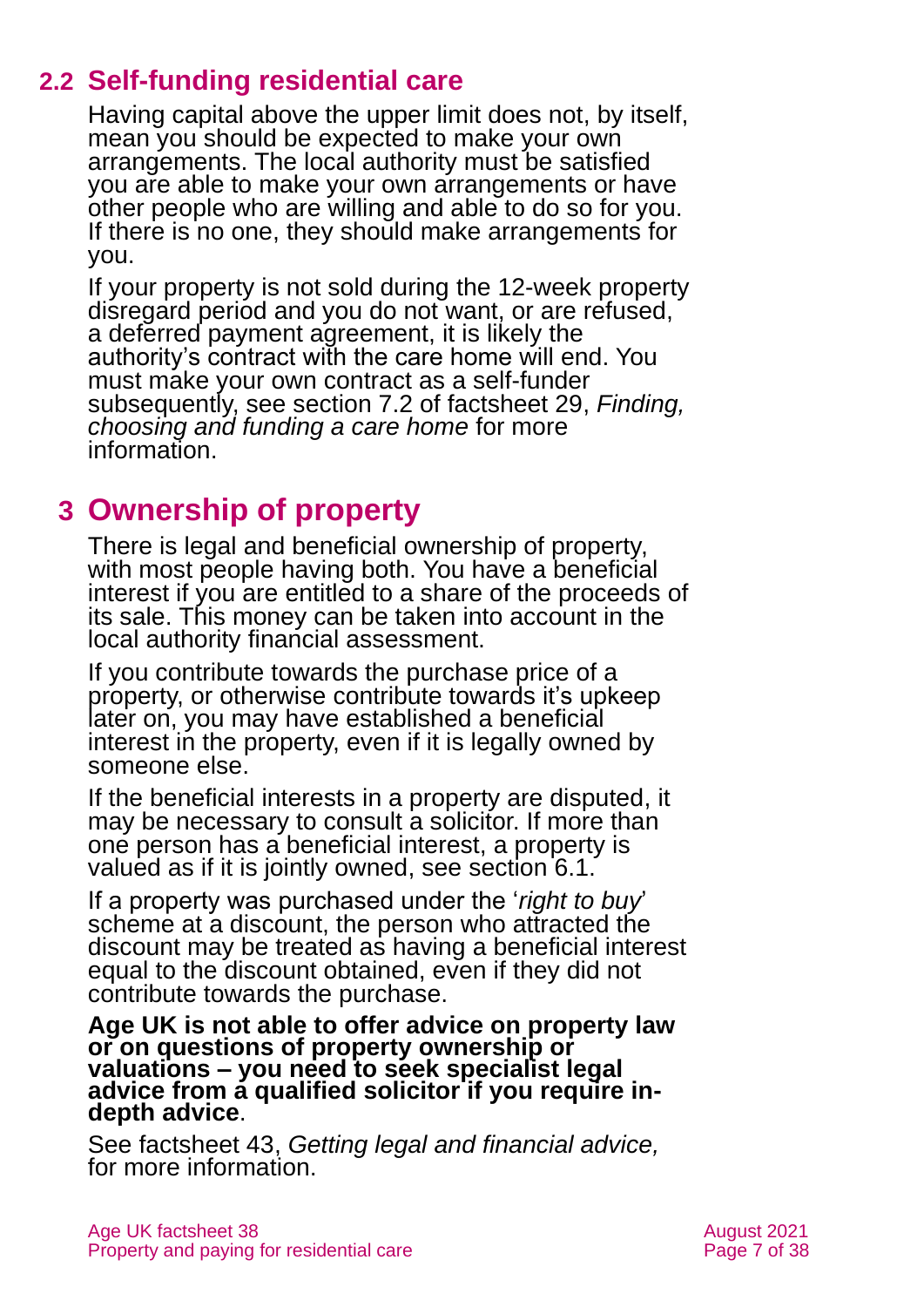# <span id="page-7-0"></span>**4 Giving away property and deprivation**

It may seem a good idea to transfer property out of your name, for example to children or a trust, so you do not to have to use its value to meet your care costs. Caution is strongly advised before taking this action.

If your property would have been included in the financial assessment, and the local authority thinks you transferred it to avoid care costs, it can financially assess you as though you still have it. For more information, see factsheet 40, *[Deprivation of assets in](https://www.ageuk.org.uk/globalassets/age-uk/documents/factsheets/fs40_deprivation_of_assets_in_social_care_fcs.pdf?dtrk=true) [social care](https://www.ageuk.org.uk/globalassets/age-uk/documents/factsheets/fs40_deprivation_of_assets_in_social_care_fcs.pdf?dtrk=true)*.

# <span id="page-7-1"></span>**5 Disregarded property**

# **5.1 Mandatory disregards**

If you enter a care home permanently, your interest in your existing '*main or only*' home is usually taken into account as capital. However, the value should be disregarded from the financial assessment if you no longer occupy the home but it is still occupied, in part or whole, as their main or only home by:

- ⚫ your spouse, partner, former partner, or civil partner, except where you are estranged
- a lone parent who is your estranged or divorced partner
- a relative of yours, or member of your family, who is:
	- aged 60 or over, or
	- a child of yours aged under 18, or
	- ⚫ *'incapacitated'*.

They must have been occupying the property before you went into the care home. The disregard lasts until the situation changes, at which time it may be included in the financial assessment.

#### **What '***occupy***' means**

It is usually obvious if a property is occupied by a qualifying relative as their main or only home. However, this may not be clear in some cases, see [section 5.2.](#page-8-0) Guidance states that an emotional attachment to a property is not sufficient for the disregard to apply.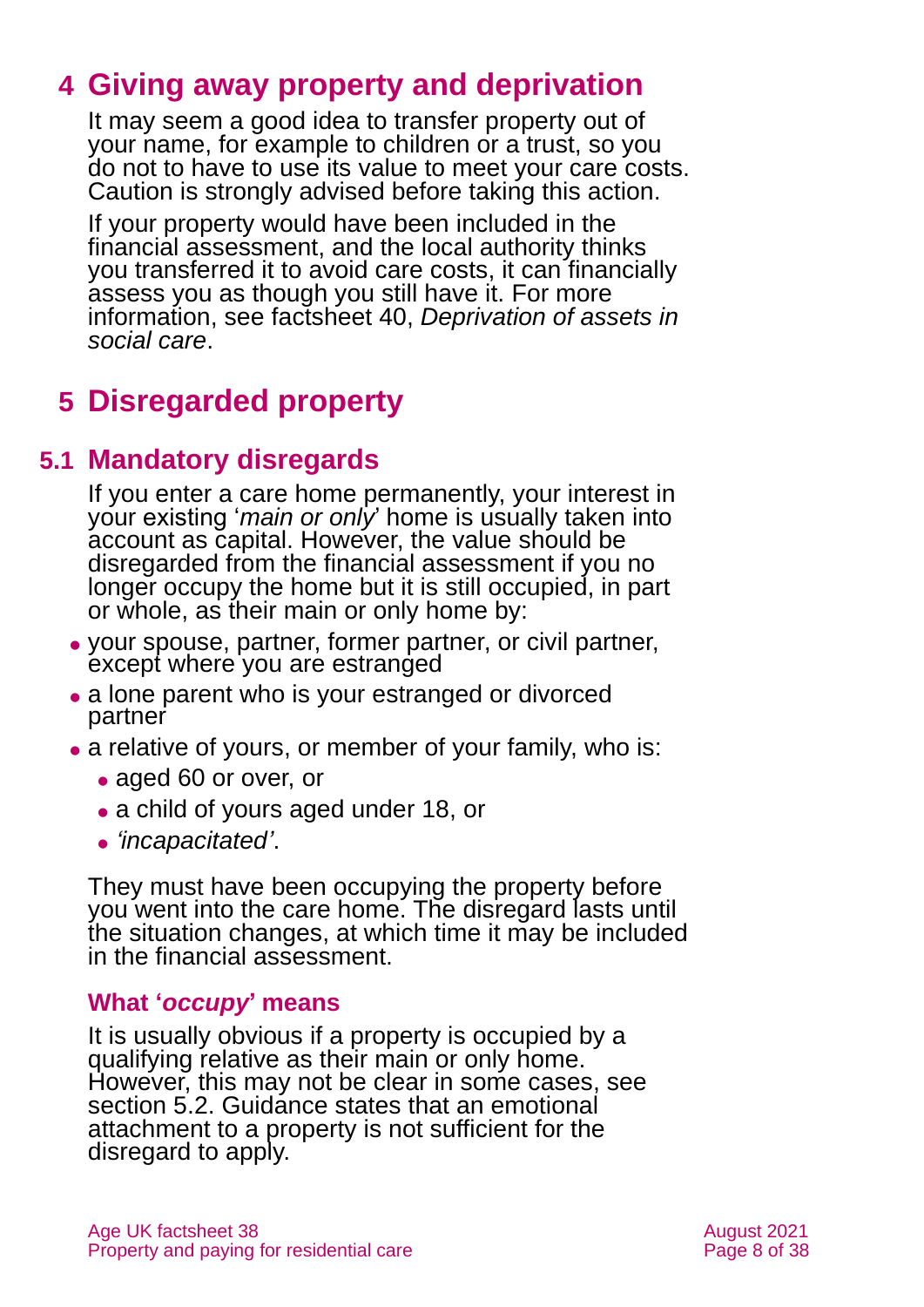#### **What '***relative***' means**

A relative is defined as including: (a) parent (including an adoptive parent); (b) parent-in-law; (c) son (including an adoptive son); (d) son-in-law; (e) daughter (including an adoptive daughter); (f) daughter-in-law; (g) step-parent; (h) step-son; (i) stepdaughter; (j) brother; (k) sister; (l) grandparent; (m) grandchild; (n) uncle; (o) aunt; (p) nephew; (q) niece; (r) or the spouse, civil partner or unmarried partner of (a) to (k) inclusive.

#### **What '***incapacitated***' means**

Someone is *'incapacitated'* if they receive any of these benefits: Armed Forces Independence Payment, Attendance Allowance, Constant Attendance Allowance, Disability Living Allowance, Incapacity Benefit, Personal Independence Payment, Severe Disablement Allowance, or a similar benefit.

If they do not receive these benefits but their degree of incapacity is equivalent to that required to qualify for such a benefit, they also qualify. Medical or other evidence may be needed for a decision in this case.

### <span id="page-8-0"></span>**5.2 Circumstances where it may be unclear**

It may be unclear if a qualifying relative occupies your main or only home if, for example, they partly live elsewhere for employment as a member of the armed forces or diplomatic services. Whilst they live elsewhere to undertake employment, the property remains their main or only home.

The qualifying relative is therefore occupying the property but is not physically present out of necessity. A local authority should take account of the individual circumstances of each case and be able to give reasons for its final decision.

Statutory guidance has a list of factors to consider:

- Do they currently occupy another property?
- ⚫ If they have somewhere else to live, do they own or rent the property?
- ⚫ If they are not physically present, is there evidence of a firm intention to return to or live in the property?
- Where do they pay council tax?
- Where are they registered to vote?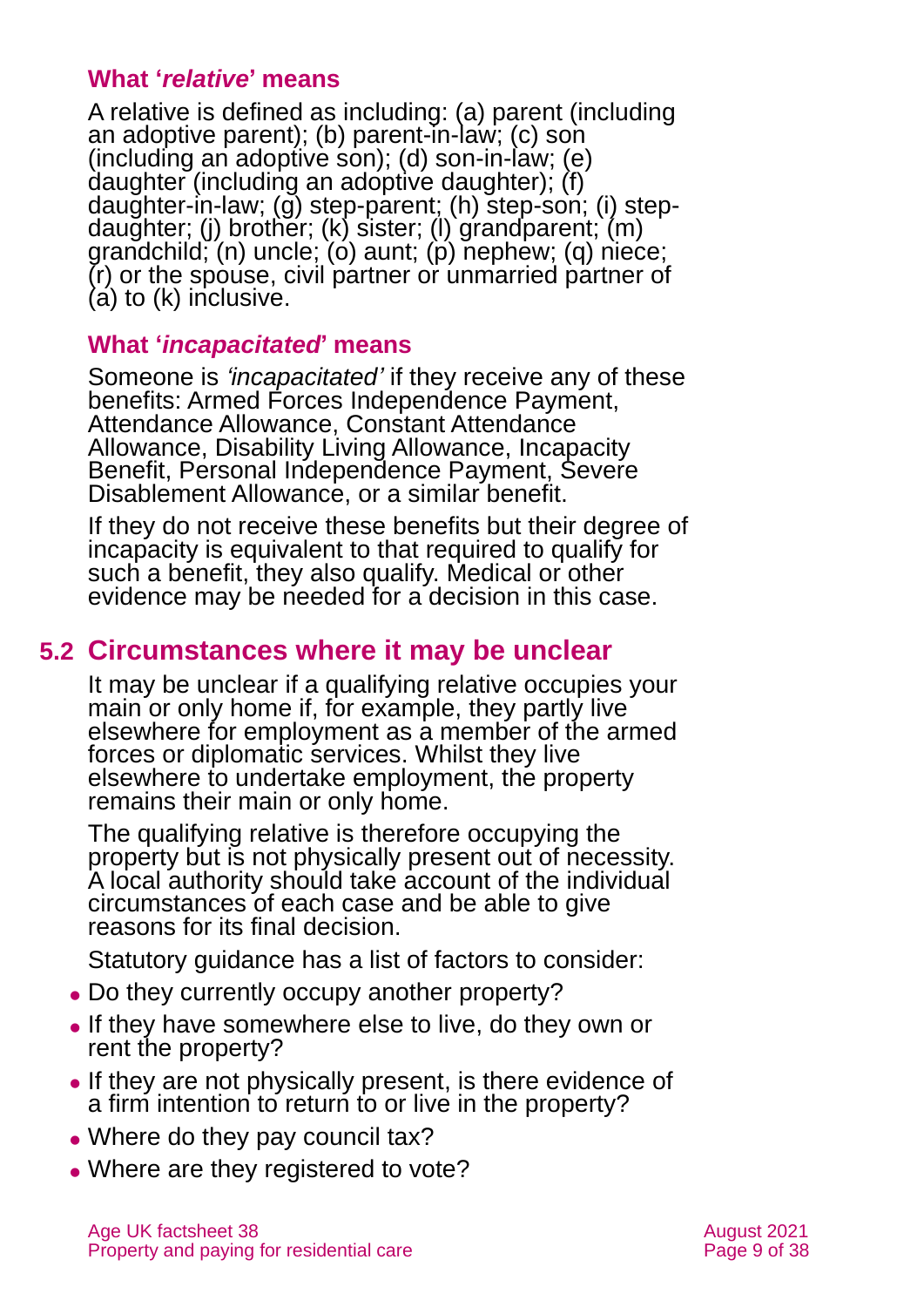- Where are they registered with a doctor?
- ⚫ Are their belongings located in the property?
- ⚫ Is there evidence they have a physical connection with the property?

### **5.3 Discretion to disregard**

A local authority has discretion to disregard the value of your property if someone living there does not qualify for a mandatory disregard. It does not have to exercise this power but should give full consideration to a request to do so. An example in the guidance is:

*Jayne has the early signs of dementia but wishes to continue living in her own home. She is not assessed as having eligible needs, but would benefit from some occasional support. Her best friend Penny gives up her own home to move in with Jayne. At this point, there is no suggestion that Jayne may need care in a care home.* 

*After 5 years Jayne's dementia has reached the point where she needs a far greater level of care and support and following an assessment, it is agreed her needs would best be met in a care home. On moving into the care home, the local authority uses its discretion to apply the property disregard as this has now become Penny's main or only home.*

#### **After you enter the care home**

If a relative moves into your property after you enter a care home, the guidance tells authorities to consider all relevant factors about why this has happened. They have discretion to disregard the value of a property to avoid the risk of certain people of becoming homeless. The guidance advises this should not be allowed if the move is solely to protect a family inheritance. They must consider all facts and explanations for actions before deciding how to act.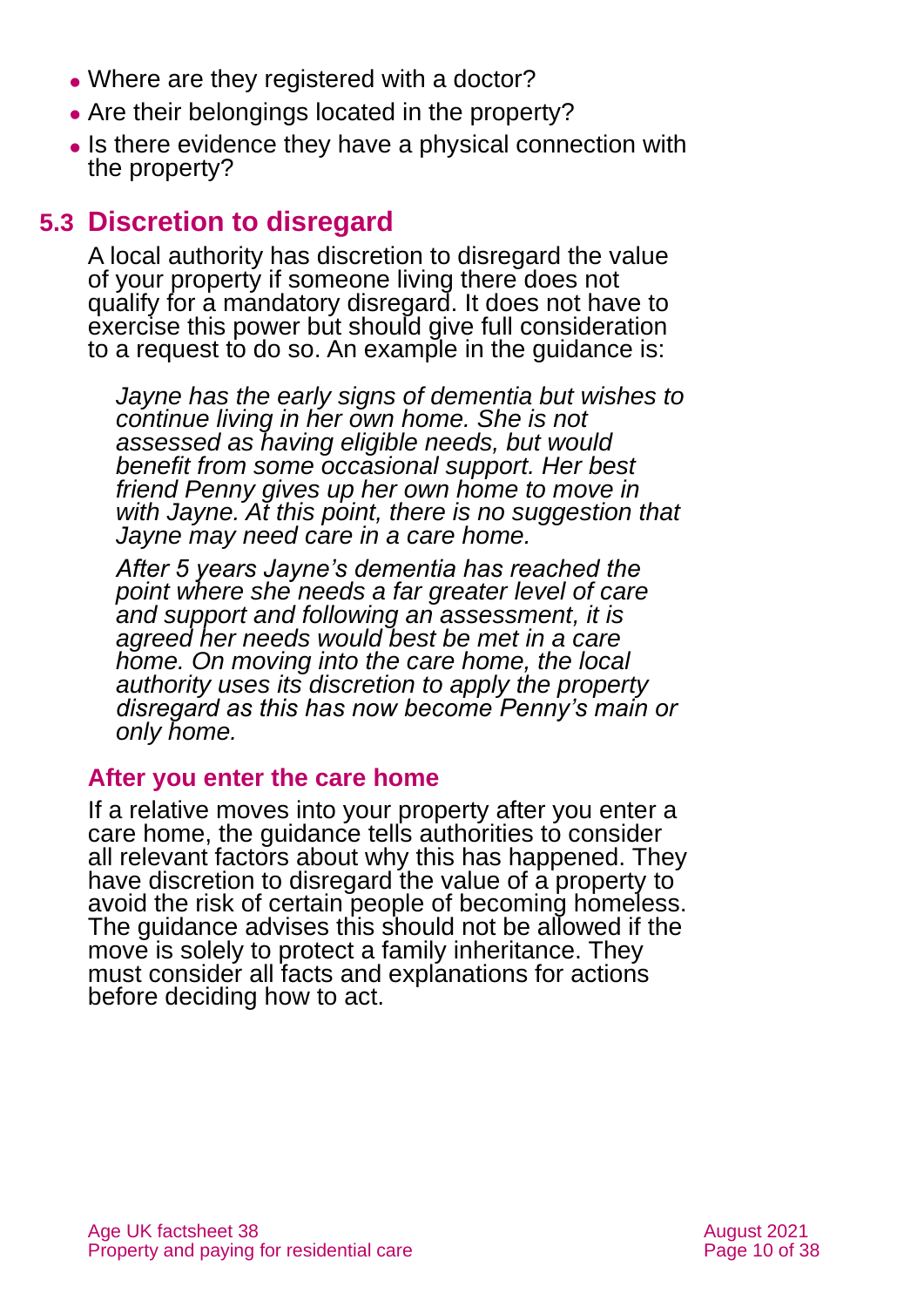# **5.4 The 12-week property disregard**

<span id="page-10-0"></span>The local authority must disregard your property in the financial assessment for the first 12 weeks of your permanent care home placement. If the property is sold in the 12-week period, the disregard ceases to apply from the date of sale and the proceeds are counted as capital. You can consider arranging a deferred payment agreement during this time to ensure a smooth transition after 12 weeks.

If your stay was initially temporary, the 12 weeks run from the date it is decided your care home place becomes permanent.

#### **Unexpected changes**

A local authority must allow a 12-week disregard if another property disregard unexpectedly ends, because a previously qualifying relative dies, or moves into a care home. This is to give time to make new arrangements regarding the property.

Additionally, the local authority has discretion to choose to apply a disregard if there is a sudden and unexpected change in your financial circumstances. In deciding this, they must consider your individual circumstances. The guidance mentions a fall in share prices or an unanticipated debt and provides an example:

*Harry is a widower who owns his own home. 10 months ago he moved into a care home as a selffunder. He has been meeting the bulk of his costs from shares he received as part of his redundancy package. Due to an unexpected event, the value of his shares is suddenly reduced by half, meaning he is unable to meet the cost of his care.* 

*Although already in a care home and likely to remain responsible for paying for this care, Harry approaches the local authority for assistance and to seek a Deferred Payment Agreement.* 

*During the financial assessment the local authority agrees that the circumstances could not have been foreseen and uses its discretion to disregard the value of his property for the first 12 weeks. This provides Harry with the space he needs to make arrangements for the Deferred Payment Agreement to be put in place and enable him to continue to meet the cost of his care.*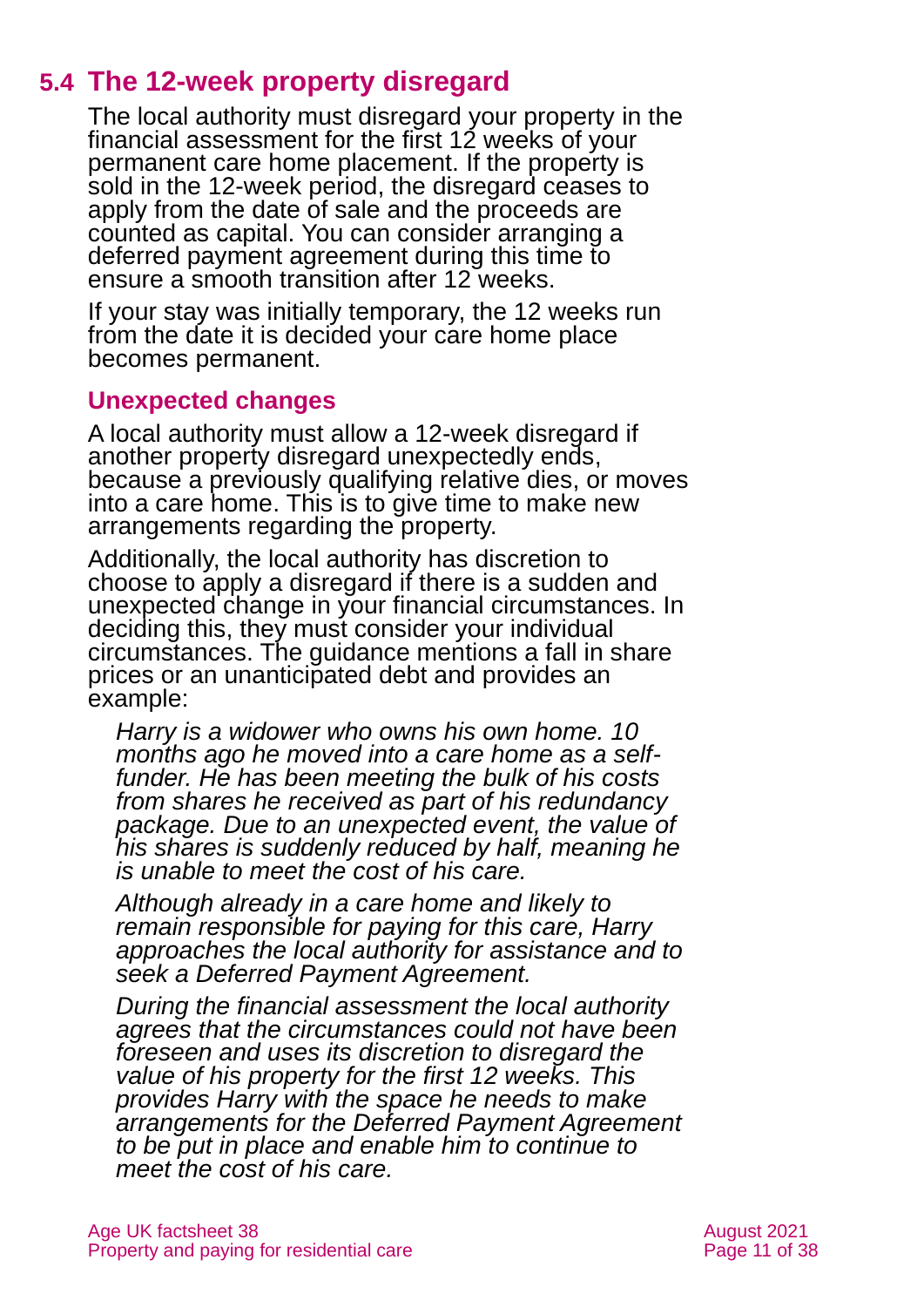#### **Top-up and the 12-week property disregard**

During the 12-week property disregard period, you can top-up additional residential care payments from your own resources, subject to the local authority agreeing to this. This is if you choose to enter a care home costing more than your personal budget. For more information, see section 7.5 of factsheet 29, *[Finding,](https://www.ageuk.org.uk/globalassets/age-uk/documents/factsheets/fs29_finding_choosing_and_funding_a_care_home_fcs.pdf)  [choosing and funding a care home](https://www.ageuk.org.uk/globalassets/age-uk/documents/factsheets/fs29_finding_choosing_and_funding_a_care_home_fcs.pdf)*.

### **5.5 Moving from a disregarded property**

If your spouse, partner, or other relative lives in a disregarded property, they may decide to move somewhere smaller or more manageable. The existing disregard only applies to your original property and once it is sold, your share of the proceeds of sale can be taken into account as capital in your financial assessment.

Annex E of the guidance has an example of a local authority disregarding part of the proceeds of sale to meet a partner's downsizing need:

*Max has moved into a care home and has a 50% interest in a property that continues to be occupied by his civil partner, David. The value of the property is disregarded whilst David lives there, but he decides to move to a smaller property that he can better manage and so sells their shared home to fund this.* 

*At the time the property is sold, Max's 50% share of the proceeds could be taken into account in the financial assessment, but, in order to ensure that David is able to purchase the smaller property, Max makes part of his share of the proceeds from the sale available. In such circumstance, it would not be reasonable to treat Max as having deprived himself of capital in order to reduce his care home charges.* 

This should apply to married, unmarried and civil partners. The authority also has discretion to treat relatives in the same way.

Once a new property is purchased, your share of any remaining sale proceeds will usually be included as capital in the financial assessment.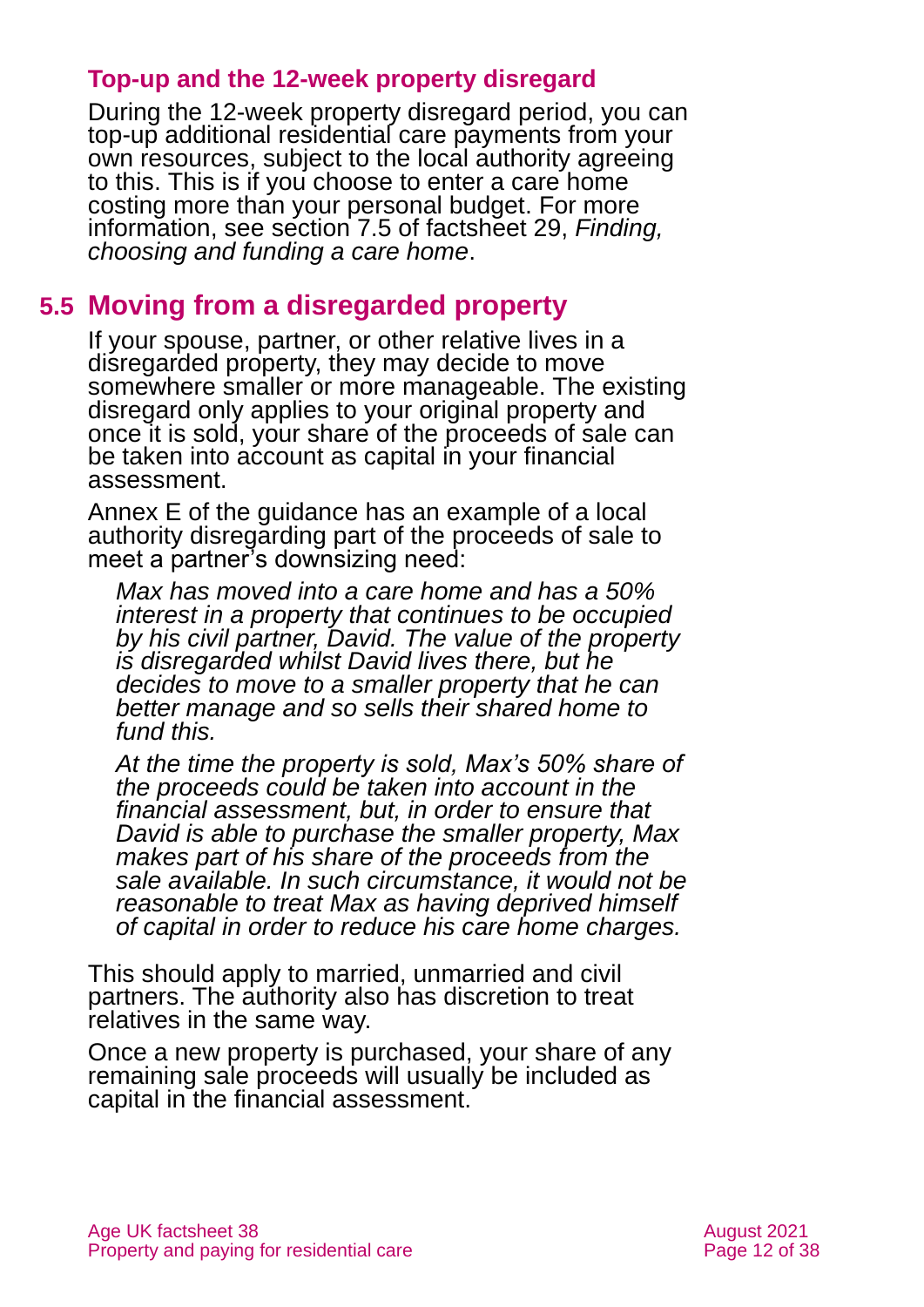The authority can use its discretion to disregard sale proceeds in other situations, for example to help your partner secure rented accommodation, and must consider your individual request.

If you pass on any sale proceeds to someone else and the authority do not agree this was reasonable, they can financially assess you as if you still possessed the money, [see section 4](#page-7-0) for more information.

# <span id="page-12-0"></span>**6 Valuation of property**

If a property is taken into account in your financial assessment, it is at its present market value, less any mortgage or loan secured on it and less 10 per cent where there would be expenses involved in selling it.

The 10 per cent rule is only for calculating the value of a property before its sale. Once your property is sold, you are treated as having the actual share of the sale proceeds you are entitled to, after any secured debts and the actual expenses of sale have been paid.

#### **No need for a precise valuation**

If you and the financial assessor agree that, after deducting any relevant amounts, the total value of your property is significantly more than the upper capital limit of £23,250, it is not necessary to obtain a precise valuation. However, the local authority should bear in mind how close you are to the upper capital limit when deciding whether to obtain a precise valuation and tell you about options such as deferred payments.

#### **Disputes over valuation**

If there is a dispute over the value of your property, the guidance says the local authority should try to obtain an independent valuation within the 12-week property disregard period (see [section 5.4\)](#page-10-0). This should be undertaken by a professional valuer who must provide a current market valuation.

Annex B of the guidance states the '*aim should be to resolve this as quickly as possible*' to '*enable local authorities to work out what charges a person should pay and enable the person, or their representative, to consider whether to seek a deferred payment agreement*.'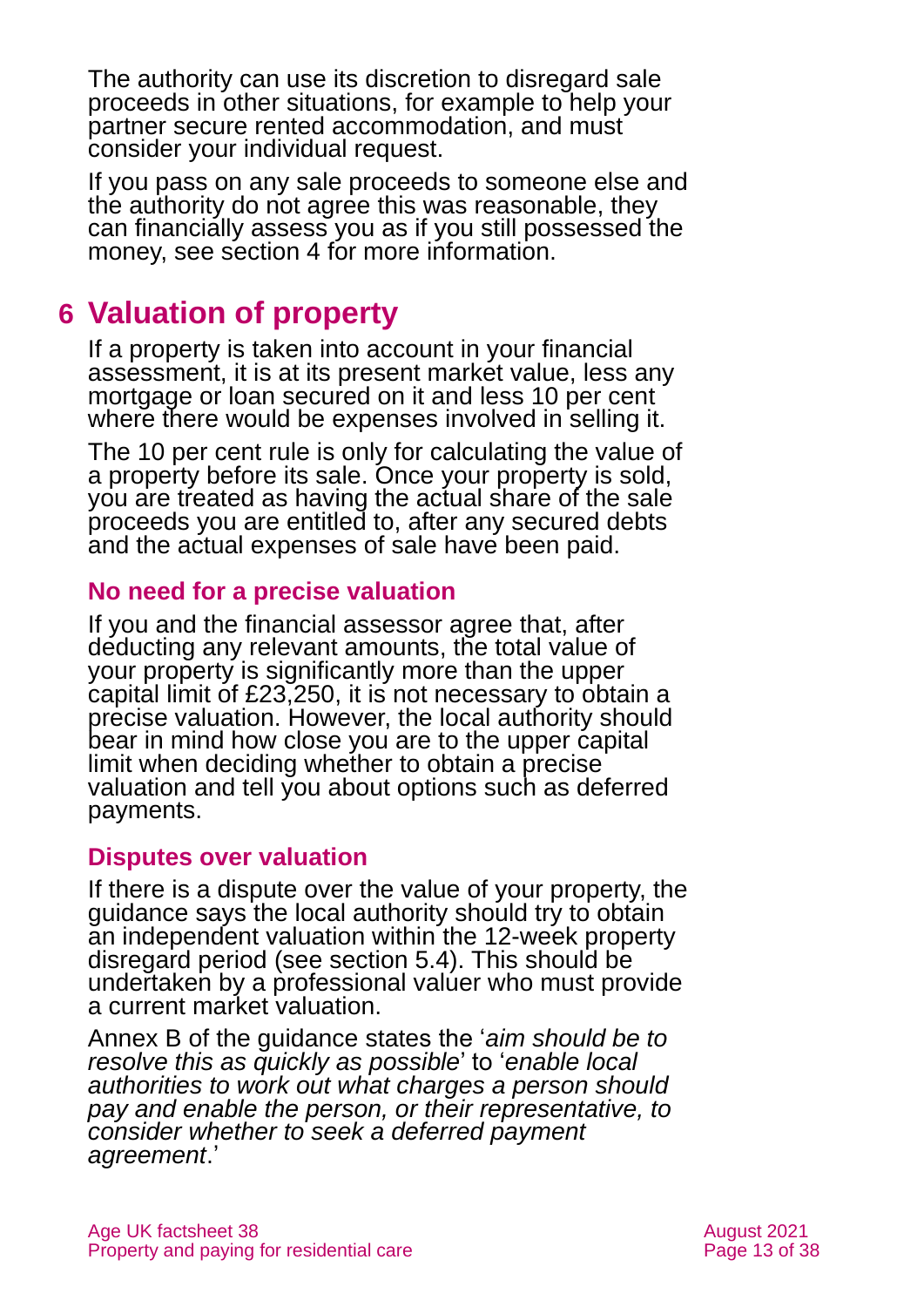# **6.1 Valuation of jointly owned property**

<span id="page-13-0"></span>The value of most jointly owned assets is calculated by dividing the overall value of the asset by the number of owners, unless their shares are unequal. Thus if there are two owners of an asset, the value for one owner is calculated as if they own 50 per cent of it. For three owners, each individual owner is apportioned 33 per cent of the total value.

The rules on jointly owned property and land work differently. In these cases, it is the '*beneficial interest*' of each owner that should be taken into account. Beneficial interest means your right to the proceeds of sale.

The charging regulations confirm '*land*' is not to be treated as each owner having an equal share in a capital asset. Under property law, the definition of '*land*' includes '*buildings and parts of buildings*'.

If you jointly own property, it is your individual beneficial interest in the property that should be taken into account and valued in the financial assessment, not the property as a whole.

This means the local authority must base its valuation on the sale value of your beneficial interest to a *'willing buyer'*, on the open market, at the time of your financial assessment.

They should not simply assess the value of your property as a whole (or equivalent properties), divide up the shares owned and say this is the true value of your beneficial interest. The value of your beneficial interest depends on how attractive it is to purchase. This can include a nil value.

#### **The joint property ownership trust purpose**

When property is jointly owned, it is owned in trust in legal terms – each owner holds it in trust for the other owners. For your beneficial interest in a jointly owned property to have a value to a willing buyer on the open market, they must be able to realise its value. This relates to their potential ability to apply to a Court to enforce sale of the whole property.

If faced with an enforced sale request, a Court must have regard to section 15 of the *[Trusts of Land and](https://www.legislation.gov.uk/ukpga/1996/47/contents)  [Appointment of Trustees Act 1996](https://www.legislation.gov.uk/ukpga/1996/47/contents)*, which requires the following considerations: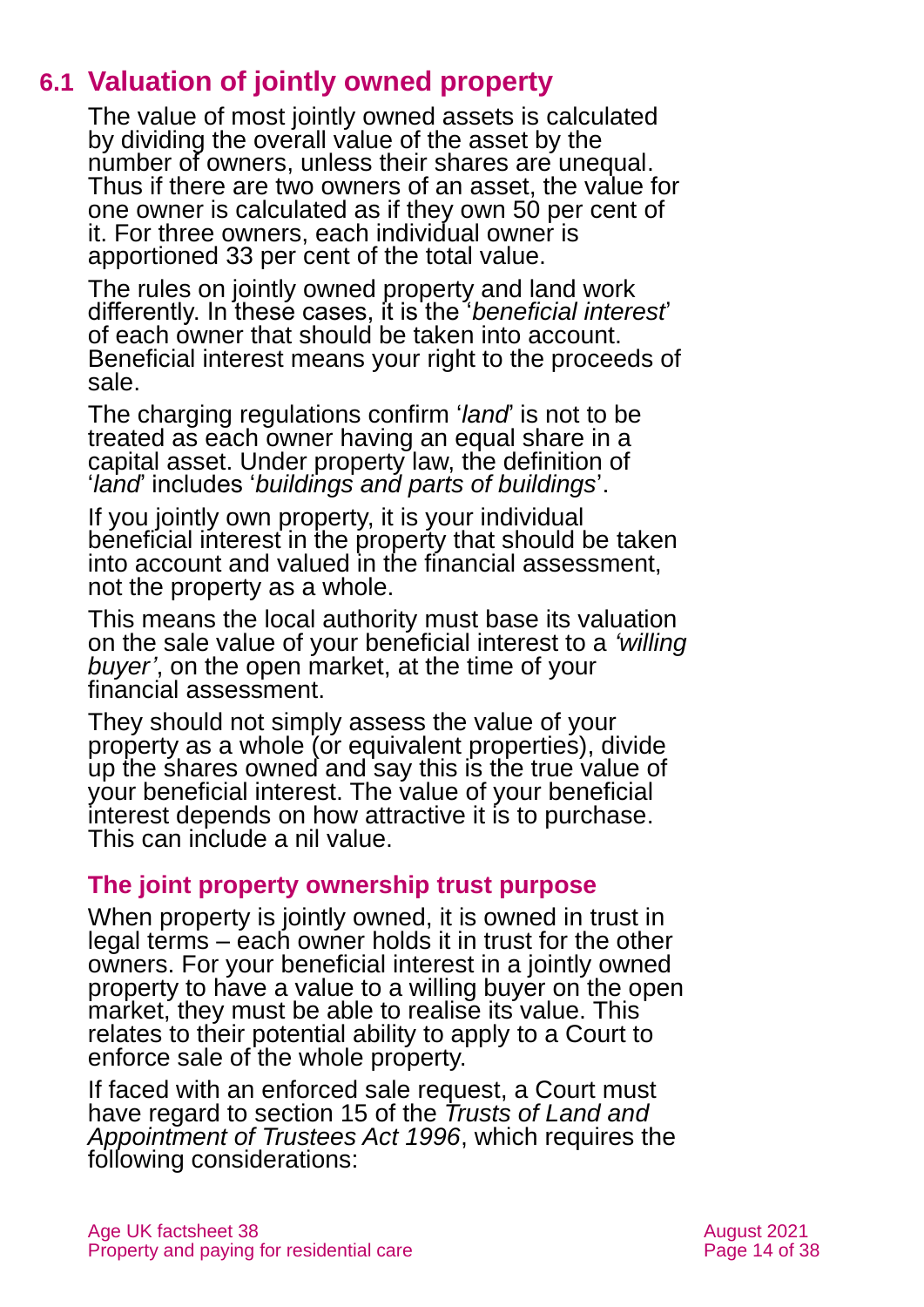- the intentions of the persons (if any) who created the trust [jointly owned property] at the date of purchase of the home
- the purposes for which the property subject to the trust is held

These relate to the purpose for which the trust was set up. Whether that purpose still exists at the time of your financial assessment is central to the valuation of your beneficial interest. This is because it may create an impediment to an intended enforced sale once purchased by a willing buyer. The following two legal cases provide some guidance on this point, although they reach different conclusions in each case.

#### **Palfrey case**

In the case of *[Chief Adjudication Officer v Palfrey](https://www.bailii.org/uk/cases/UKSSCSC/1995/CIS_391_1992.html) [\[1995\] 11LS Gaz R39, \[1995\]](https://www.bailii.org/uk/cases/UKSSCSC/1995/CIS_391_1992.html) Times, 17 February*, Mr Palfrey, a joint property owner, had gone into residential care and a question arose about how his share in the family home should be valued when assessing entitlement to the social security benefit, Income Support. The house had been acquired by him and his daughter as beneficial joint tenants.

The Judge ruled that, although Mr Palfrey was no longer present, where a capital asset is a jointly owned property held for the purpose of accommodating the joint owners and that purpose is on-going, the sale of the house could not be enforced.

Mr Palfrey's beneficial interest might at that time only have a nominal value. Based on this reasoning, the ongoing purpose would disappear if the joint owner vacated the property at some future point.

#### **Wilkinson case**

In the case of *Wilkinson v CAO [\[2000\] EWCA civ 88](http://www.bailii.org/ew/cases/EWCA/Civ/2000/88.html)*, the purpose of a gift of property was not to provide a family home. Mrs Wilkinson's share in a jointly owned property came to her as an inheritance on her mother's death. It was an absolute gift to Mrs Wilkinson and her brother, in equal shares, with no restriction or other intended purpose.

The Judges decided by majority that a sale of the whole property could subsequently be enforced thus creating a market value for Mrs Wilkinson's beneficial interest.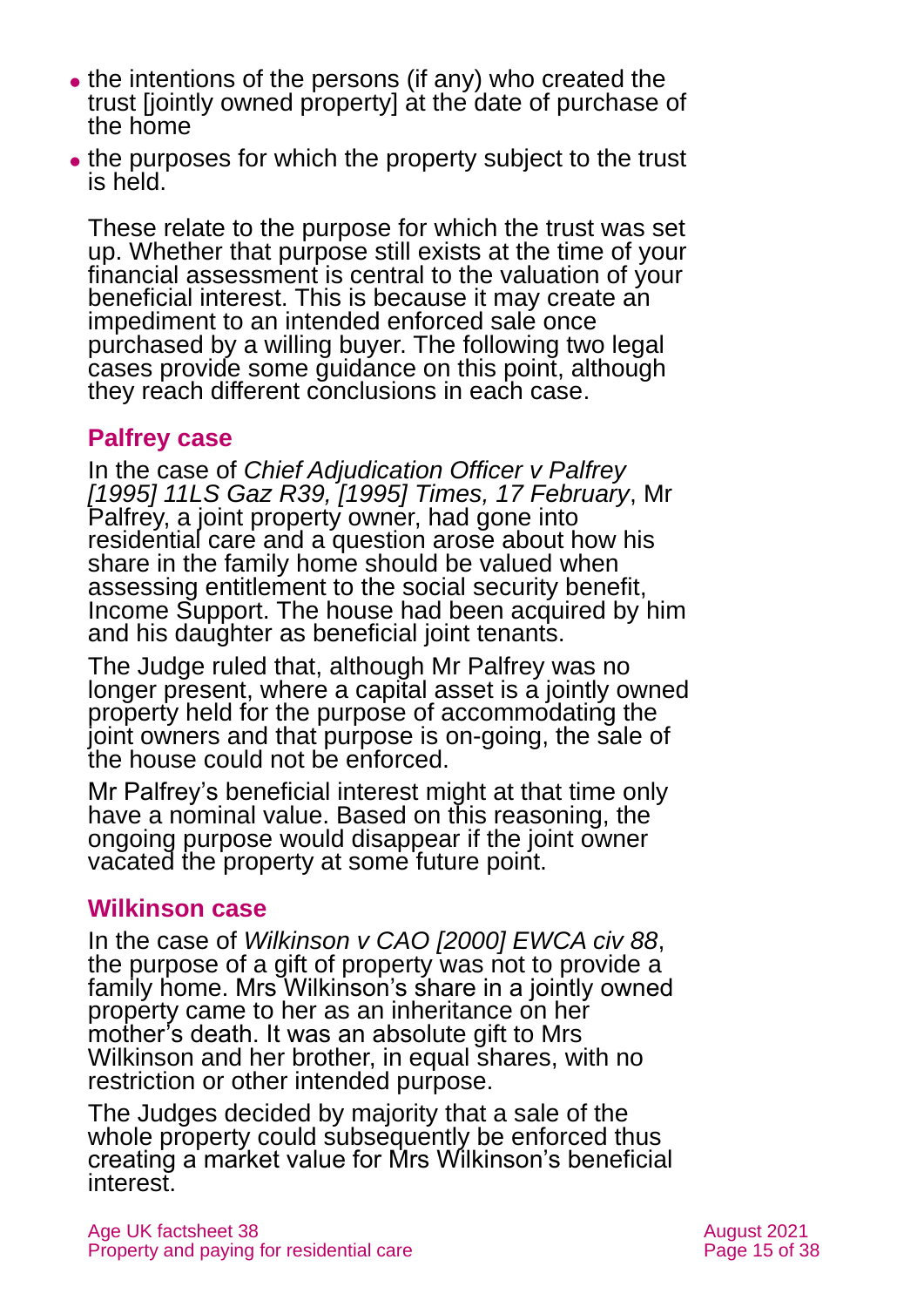#### **Seek legal advice**

Seek legal advice if you are told that your beneficial property interest has a value for the following reasons:

- the local authority takes the value of your property and divides it by the number of joint owners
- ⚫ the local authority offers to be the willing buyer, or
- any willing buyer would be able to force a sale.
- ⚫ See factsheet 43, *[Getting legal and financial advice,](https://www.ageuk.org.uk/globalassets/age-uk/documents/factsheets/fs43-getting-legal-and-financial-advice.pdf)* for more information.

# <span id="page-15-0"></span>**7 Park/mobile homes**

It is not always clear whether park or mobile homes should be included in the financial assessment. Personal possessions (chattel) cannot be included in the assessment, provided eligible capital is not used to purchase them to avoid care costs.

There is a spectrum of ownership status from longterm lease to a license, which is more like rental. Other aspects include the landlord's right of entry.

There may be other complexities, for example the division of ownership between the park or mobile home itself and the ground it stands upon.

HMRC guidance *[SDLTM 10023 –](http://www.hmrc.gov.uk/manuals/sdltmanual/sdltm10023.htm) Mobile Homes, [Caravans and Houseboats](http://www.hmrc.gov.uk/manuals/sdltmanual/sdltm10023.htm)* has a summary of how these homes are dealt with and may help inform their consideration in each individual case.

For more information, see factsheet 71, *[Park homes](https://www.ageuk.org.uk/globalassets/age-uk/documents/factsheets/fs71_park_homes_fcs.pdf)*.

#### **Deferred payment agreements (DPA)**

The local authority must offer you a DPA on this type of property, as long as they are satisfied it is a property asset that you have a legal or beneficial interest in and the eligibility criteria at section 8.1 are met.

They have discretion to offer a DPA if the eligibility criteria are not met, see [section 8.2.](#page-18-0)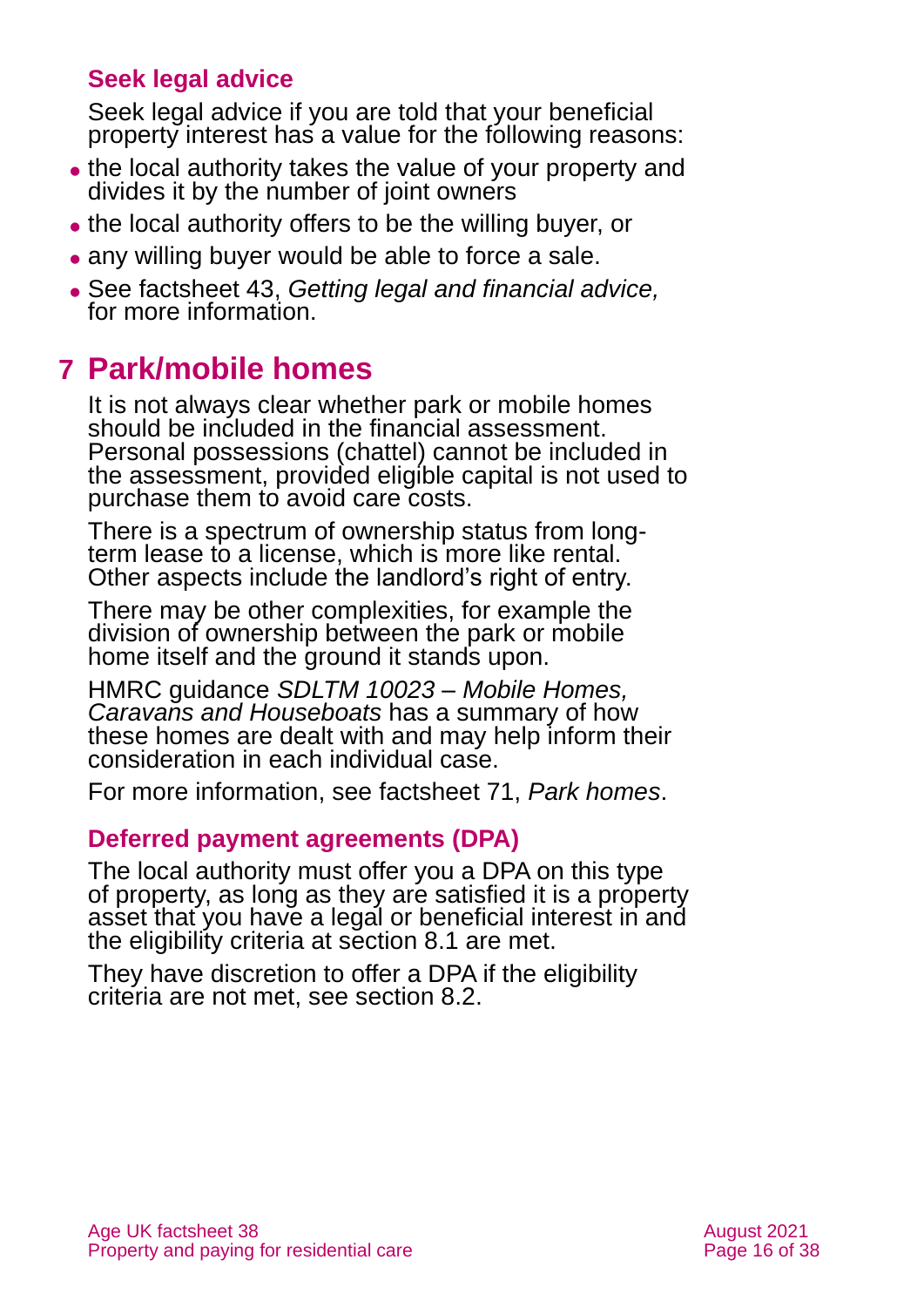# <span id="page-16-0"></span>**8 Deferred payment agreements**

A deferred payment agreement (DPA) is meant to ensure you are not forced to sell your home in your lifetime if you need to pay for residential care. By entering into a DPA, you delay paying your care costs until a later date, usually by having a legal charge placed on your property by the local authority.

A DPA can be used either to defer costs until after the person's death, or as a *'bridging loan'* to allow time to sell property to pay care fees. You effectively borrow money towards your care home fees. The local authority must offer you a DPA if you meet the eligibility criteria and has discretion to do so if the criteria are not met.

Payment is deferred, not '*written off*' – your care home costs must be repaid by you (or a third party on your behalf) at a later date. You may be charged administration costs and interest on the accruing amount.

You must be given appropriate information on your care funding options, how deferred payments work, and the consequences of making an agreement. It is advisable to seek independent financial advice before proceeding with a DPA, to ensure it is the best option for you.

# **8.1 The eligibility criteria**

The local authority must offer you a DPA if you meet all the following criteria:

- ⚫ the local authority agree you have care needs that should be met through a care home placement, and
- ⚫ you have a legal or beneficial interest in a property that is your *'main or only home'*, and
- ⚫ you have less than or equal to £23,250 in capital, excluding your share in the value of your home, and
- ⚫ your home is not disregarded in the financial assessment; and
- ⚫ you agree to the conditions in the deferred payment agreement.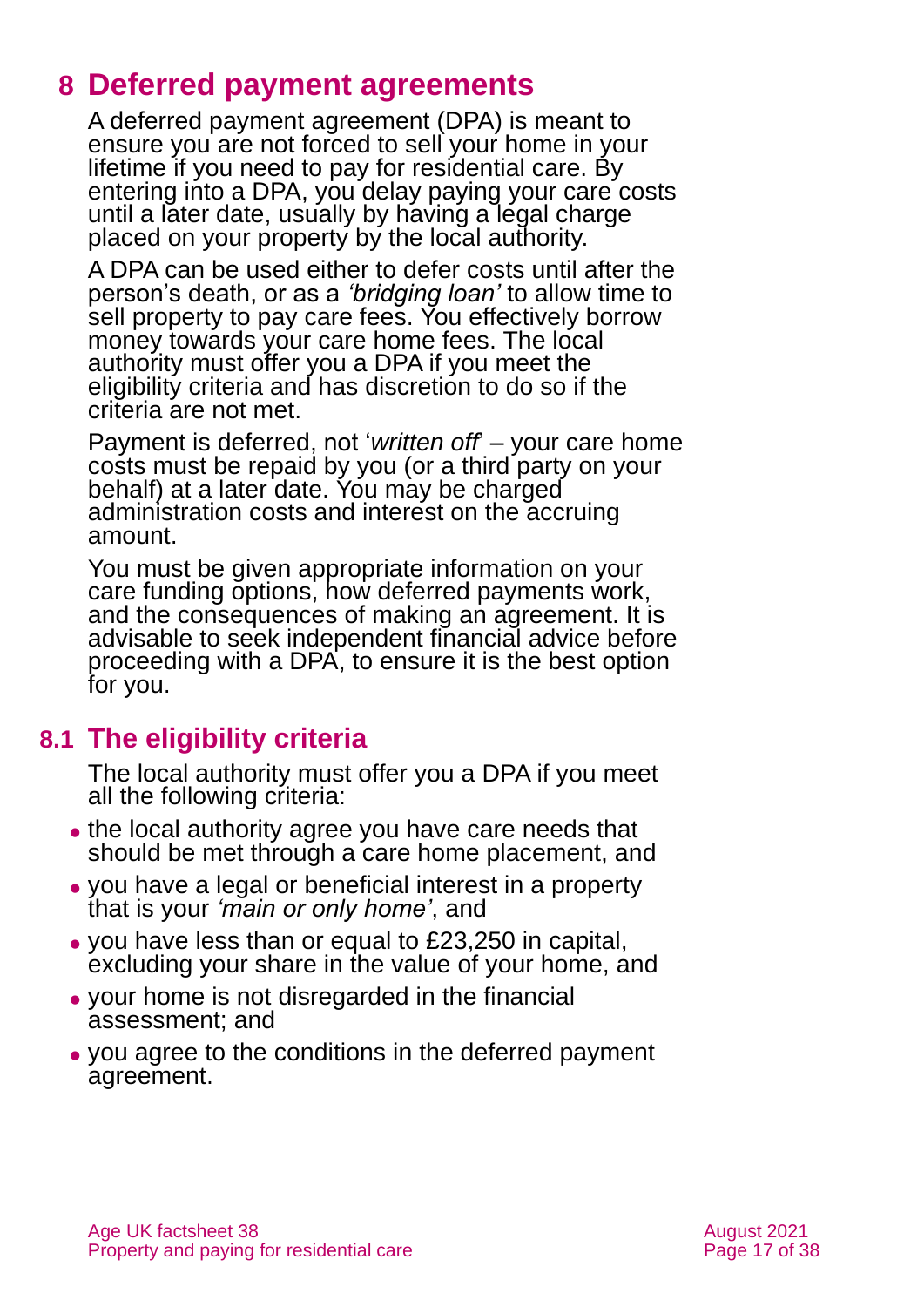You must be able to provide adequate security, so the authority are confident you can repay in the future. They must accept a first legal charge against your home on the Land Register as adequate security. If you cannot provide this, they have discretion to accept other forms of security (see [section 8.6\)](#page-21-0). They must discuss the option of a DPA with you if you meet the eligibility criteria.

You must request a DPA - they cannot be forced upon you. The authority must consider your request and decide if it is viable before agreeing to it.

The authority have a power to refuse a DPA once it has considered your situation. This can be, for example, if it is unable to secure a first charge on your property, or you do not agree to the terms and conditions of the agreement.

#### **Mental capacity**

If you lack mental capacity to agree to a DPA, someone with authority to act your behalf can do so, for example a Lasting Power of Attorney for financial decisions, or a Deputy appointed by the Court of Protection. They must decide whether a DPA is in your *'best interests'*, in line with the *[Mental Capacity Act](http://www.legislation.gov.uk/ukpga/2005/9/contents)  [2005](http://www.legislation.gov.uk/ukpga/2005/9/contents)*.

#### **Self-funders**

If you self-fund your care home place, the local authority has a duty to offer you a DPA, if you meet the criteria above. You effectively take out a loan as a selffunder (see [section 8.15\)](#page-30-1). They must agree a care home place is a suitable option to meet your needs, even if they have not carried out a needs assessment.

This does not mean they are under a duty to help you arrange and manage your contract with the care home, unless you lack capacity and have no-one else who can help you with this.

#### **Supported living accommodation**

A local authority can enter into a DPA if you move into supported living accommodation, such as '*sheltered housing*', '*extra care sheltered housing*' or '*warden controlled accommodation*'.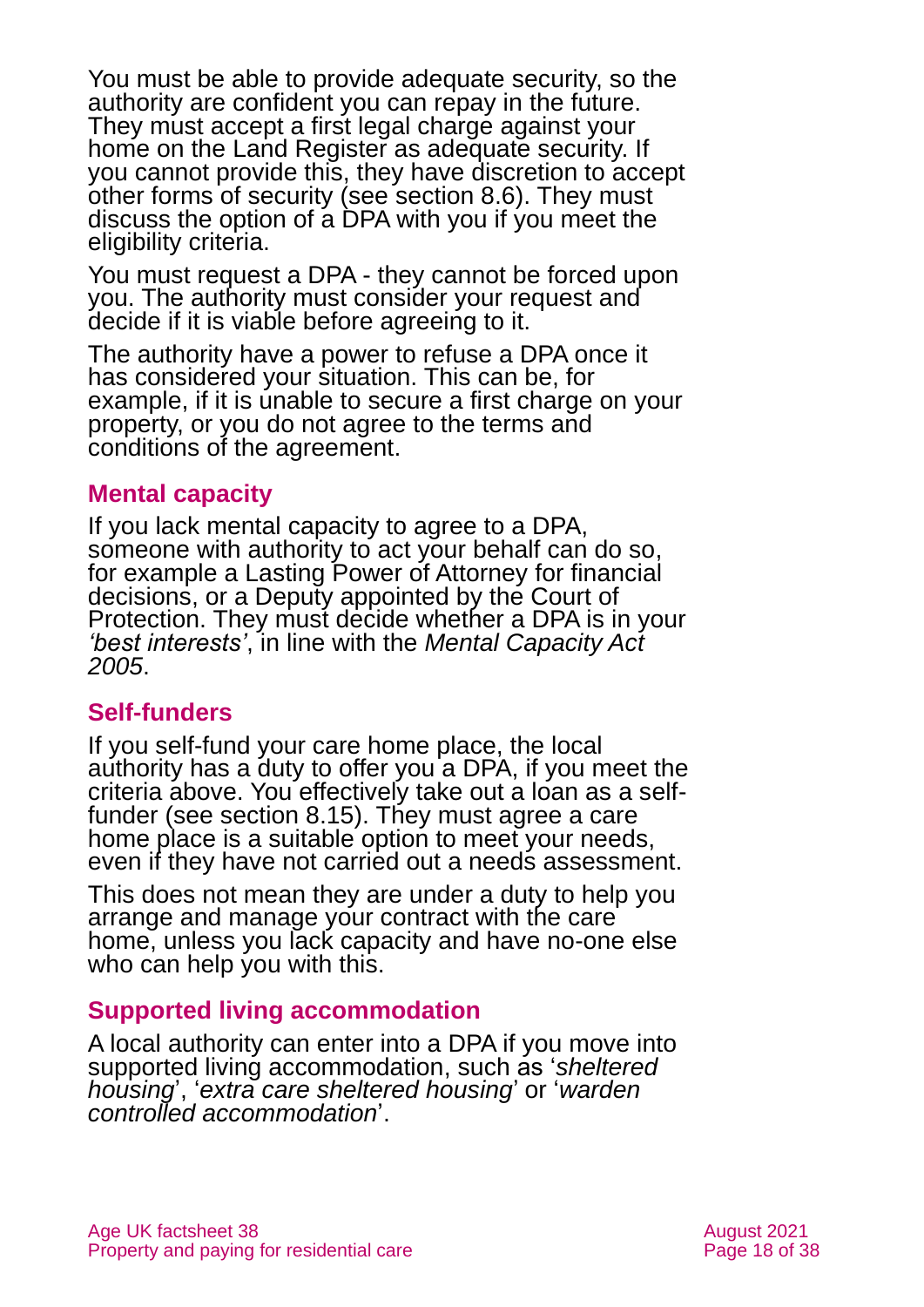You cannot arrange a DPA to finance mortgage payments in this accommodation. See factsheet 64, *[Specialist housing for older people,](https://www.ageuk.org.uk/globalassets/age-uk/documents/factsheets/fs64_specialist_housing_for_older_people_fcs.pdf)* for more information.

### <span id="page-18-0"></span>**8.2 Local authority discretion to agree**

Local authorities can choose to offer a DPA if you do not meet all the criteria above.

They can take into account:

- ⚫ whether meeting care costs leaves you with very few accessible assets, including assets which cannot quickly or easily be converted to cash
- ⚫ if you would like to use funds tied up in your home to fund more than just your core care costs and purchase affordable top-ups
- whether you have any other accessible means to help you meet the cost of your care and support
- ⚫ if you are narrowly not eligible, for example, assets are slightly too high.

As this is a discretionary decision, the authority does not have to agree to a DPA, but they must consider your request properly.

If you are refused a discretionary DPA, you can challenge this decision through a formal complaint. See [section 10](#page-32-0) for information about making a complaint.

# **8.3 Estimating care costs and top-ups**

Before considering in detail how much can be deferred, you and the local authority should calculate a rough idea of likely care costs. You may wish to vary your care package, or any top-ups you are considering, following consideration of what you can afford within a DPA. Approach the process with an approximate idea of what your care costs are likely to be.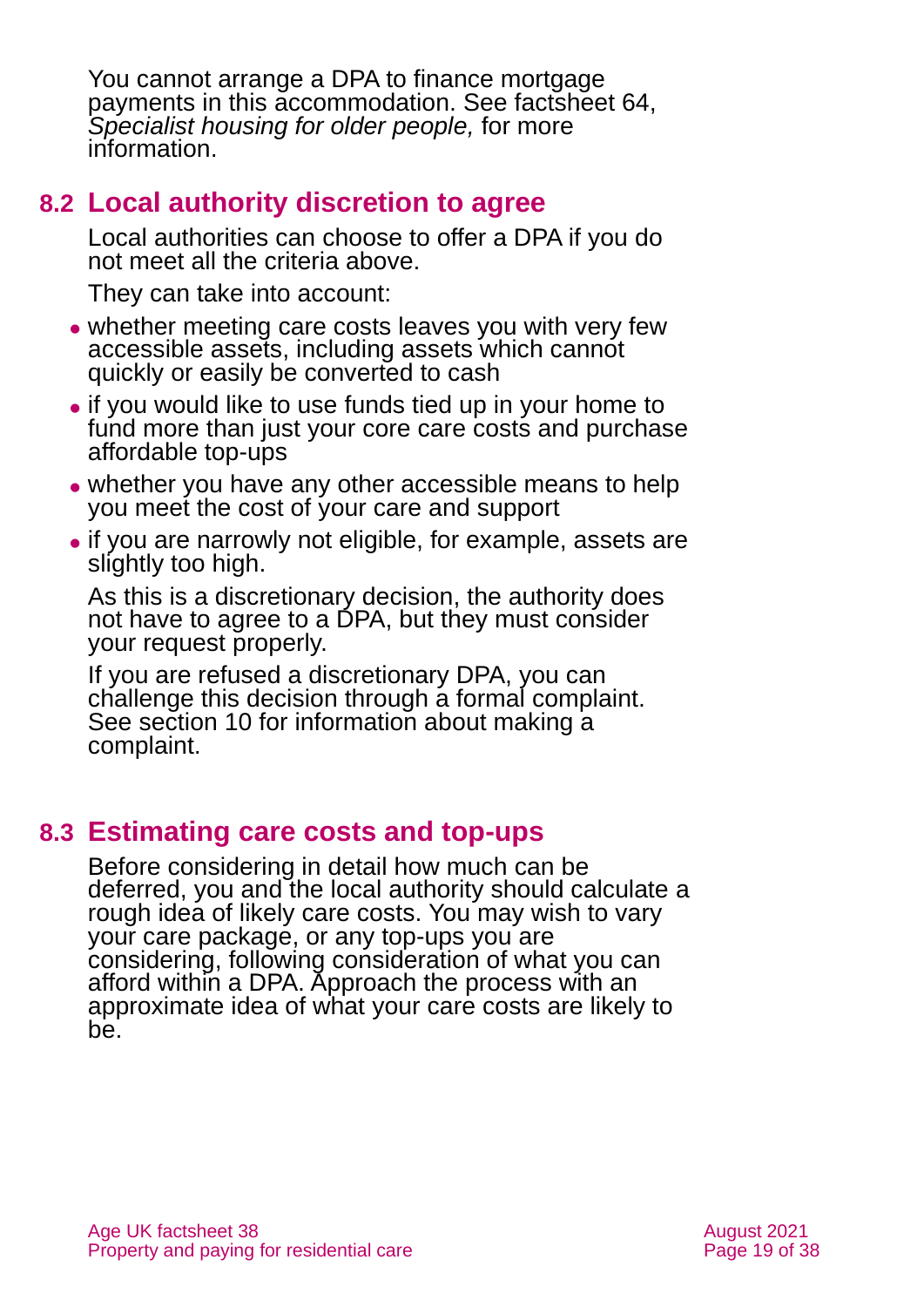As a minimum, the local authority must allow you to defer your '*core*' care costs - that is, the cost the local authority considers is necessary to meet your eligible needs. It can consider a request for a top-up to be included in the deferred payment, whilst retaining discretion over whether to agree in a specific case. However, it should accept any top-up deemed to be reasonable given considerations of affordability, sustainability, and available equity.

#### **8.4 How much can be deferred?**

By entering into a DPA, a local authority agrees to:

- ⚫ defer the payment of charges from you to them for the costs of meeting needs in a care home or supported living accommodation, or
- ⚫ defer the repayment of a loan to you in instalments to cover the costs of care and support in a care home or supported living accommodation.

In principle, the amount that can be deferred should be capable of covering the whole of your care costs, subject to any contribution the local authority can require from your income (see section 8.9). They must ensure you can provide adequate security for the DPA, usually in the form of your property, before it agrees to the arrangement.

If you consider a top-up to enter a higher cost care home, they should consider whether the amount of the deferral requested is sustainable, given the equity available from your chosen form of security. Three elements dictate how much you can defer:

- amount of equity (value) available in your chosen form of security
- ⚫ amount you contribute to care costs from other sources, including income, savings, financial products, or a third-party, and
- ⚫ total care costs you face, including any top-ups you are seeking.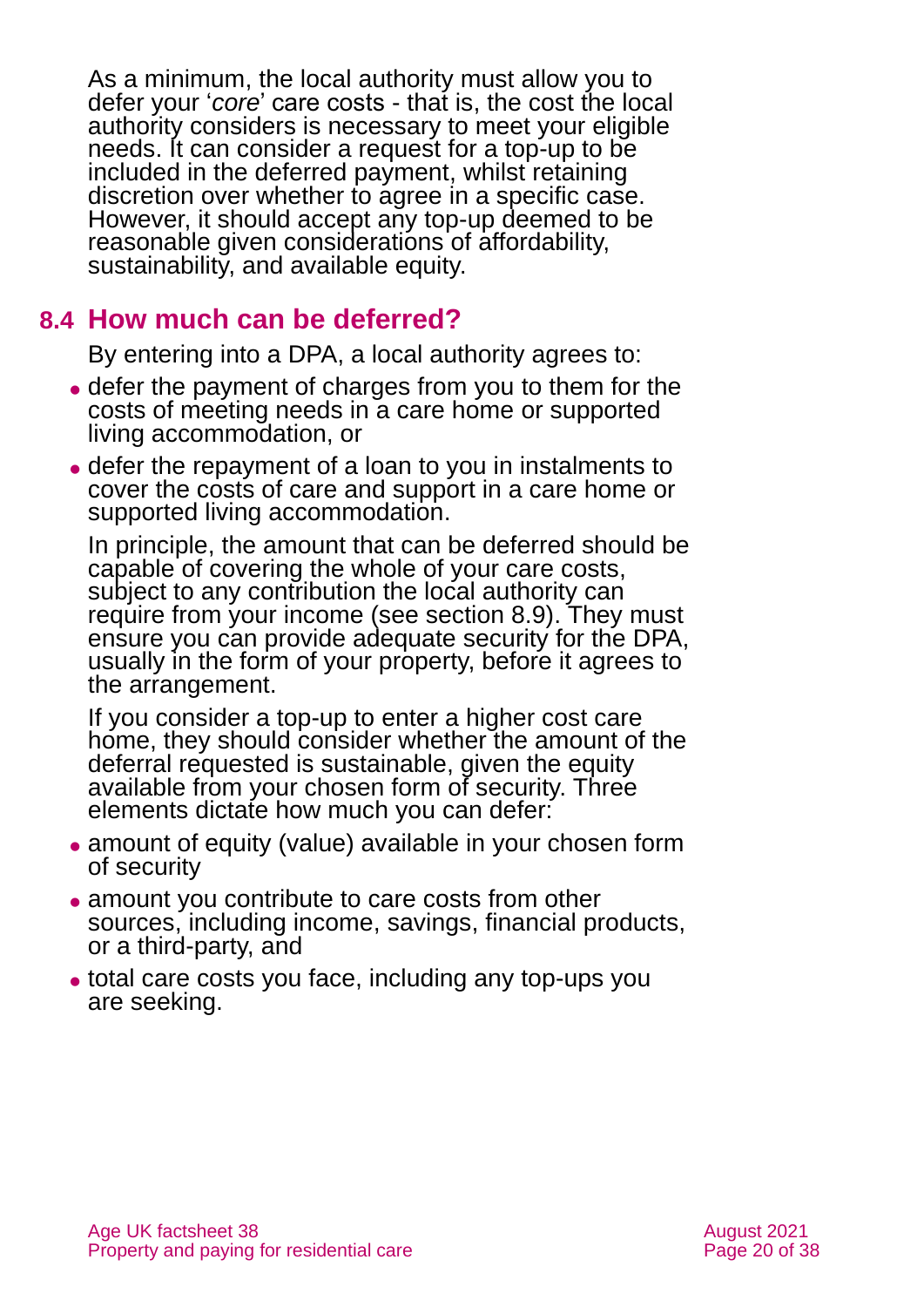#### **The equity limit**

Your equity is the amount of money available from your chosen form of security. The local authority must set out an '*equity limit*' which is the total amount that can be deferred and ensure the amount actually deferred does not rise above this. The equity limit can vary over time.

If the DPA is secured against a property, the equity limit should be set at the value of the property minus ten per cent, minus the amount of any encumbrances (legal claims by another party) already secured on it, for example a mortgage, and minus £14,250.

The equity limit calculation must ensure there is a buffer to cover subsequent interest accruals and provide a small '*cushion*' in case of variations in the value of your chosen security, for example a fall in house prices. When calculating progress towards the equity limit, the local authority must include interest accrued and fees to be deferred.

Local authorities must not allow additional amounts to be deferred beyond the equity limit and must refuse to defer care costs beyond this.

However, interest can accrue beyond this point and administrative charges can be deferred. Once the DPA is terminated, the full amount due, including any interest and administration charges, must be paid to the local authority (see [section 8.14\)](#page-28-0).

#### **The equity limit review trigger**

When 70 per cent of the value of your security is deferred, the authority should review the cost of your care. They should discuss when you might be eligible for financially assessed support from them, the implications for current top-up payments, and consider if a DPA is still the best way to meet these costs.

### **8.5 Sustainability of the arrangement**

When deciding on the amount to be deferred in a DPA (particularly when considering top-ups), you and the local authority should consider a range of factors to ensure an arrangement is sustainable:

- ⚫ likely period you want a DPA for (if intended for use as a '*bridging loan*')
- equity available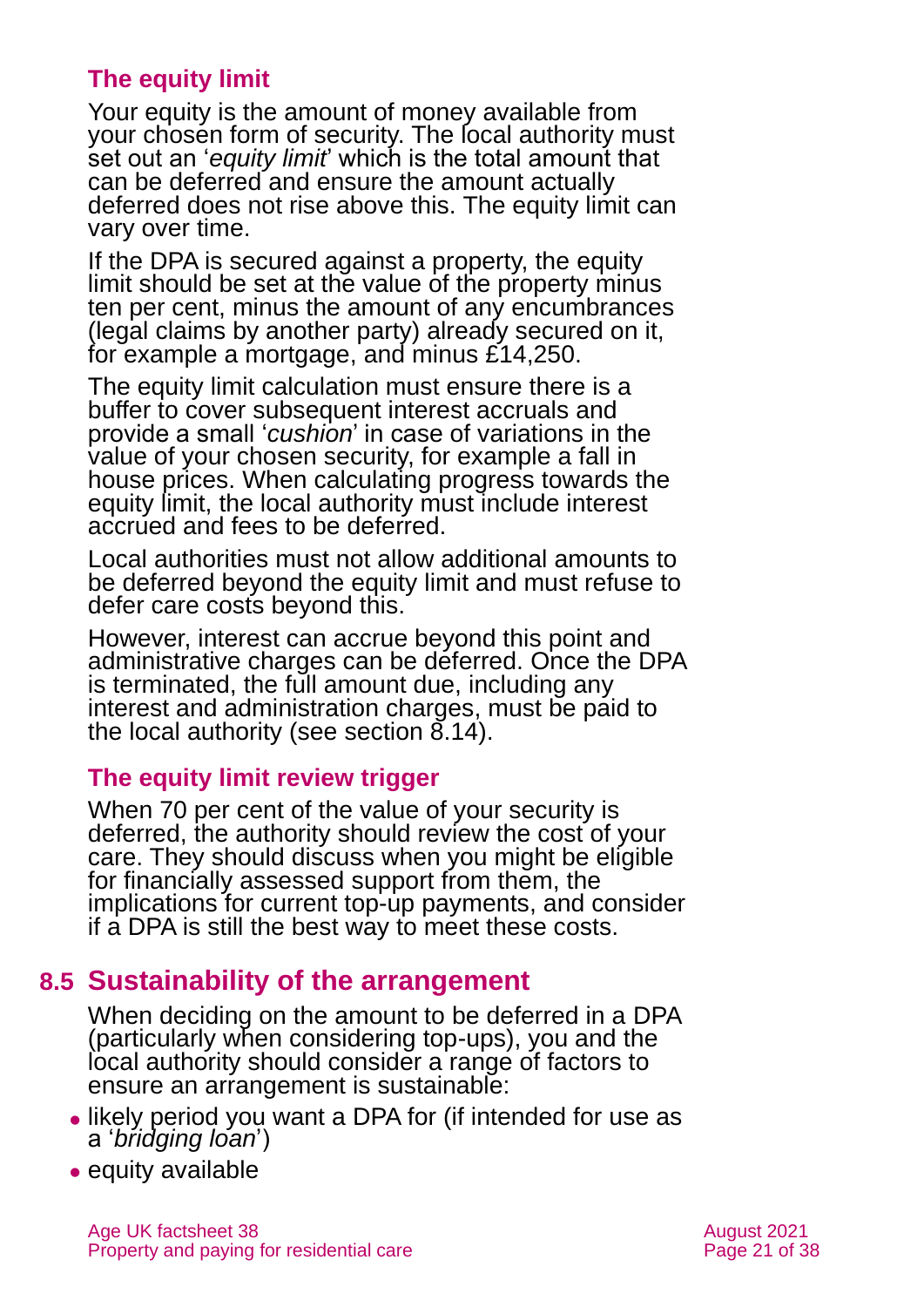- ⚫ sustainability of your contribution from savings, if you make one
- ⚫ flexibility to meet future care needs, and
- ⚫ period of time you are able to defer your care costs for.

The local authority should discuss with you the predicted limit of what your equity could cover, given your projected care costs and how they might change over time.

Consider how long any contribution from your savings can last. This includes consideration of the impact on your care if your savings are depleted (normally this involves increasing the amount deferred).

An important factor in the sustainability of a DPA is the future care and support needs you may face. A local authority should consider the possible escalations of your needs, in deciding how much you can defer.

When agreement is reached as to how much you want to defer, they must ensure this is clearly and unambiguously set out in your DPA.

## <span id="page-21-0"></span>**8.6 Obtaining adequate security**

A local authority must have adequate security in place when entering into a DPA with you. The amount of money available must be able to cover your estimated future care costs, interest charges throughout, and any administration fees.

One form of security is when the local authority secure a '*first legal mortgage*' charge against a property on the Land Register. This type of security *must* be accepted by the local authority as adequate security, whereas other forms of security *may* be accepted. A '*charge*' is like a mortgage, where another party has a right to the proceeds of sale to cover an outstanding unpaid debt, with the information placed in Land Registry documents.

For jointly-owned property, local authorities must seek all the owners' consent and agreement to a charge being placed on the property. All the owners need to be signatories to the DPA. The co-owners must agree not to object to the sale of the property for the purpose of repaying the debt to the local authority, in the same way as for sole owners.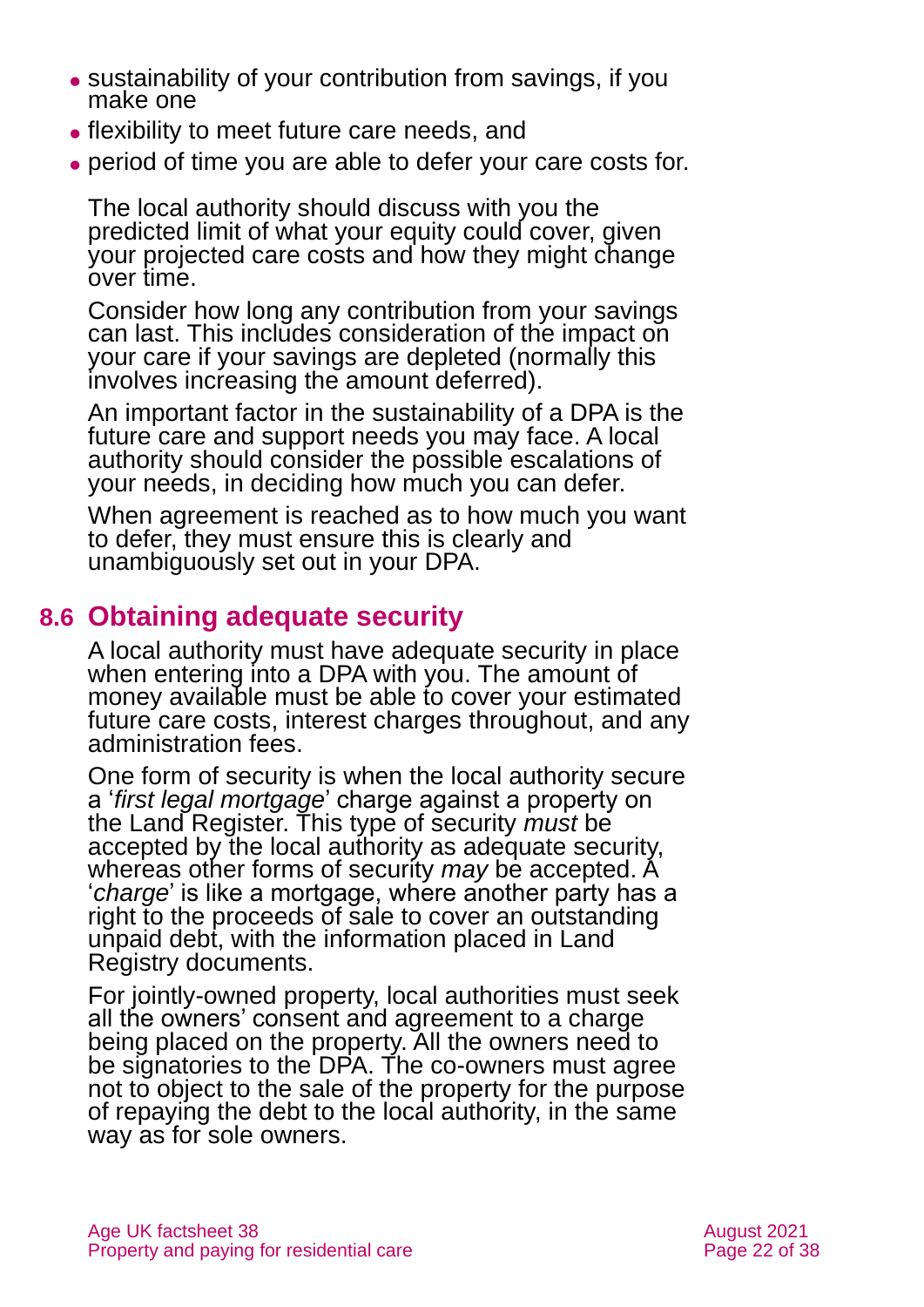#### **What else may constitute '***adequate security***'?**

A local authority must consider if another type of security can be provided if they cannot secure a first legal charge on your property. The guidance requires publication of a publicly-accessible policy setting out other types of security it will consider. Examples include:

- ⚫ third-party guarantor, subject to offering an appropriate form of security
- solicitor's undertaking letter
- ⚫ valuable object such as a painting or other piece of art, or
- agreement to repay deferred amount from proceeds of life assurance policy.

The security should be revalued when the amount deferred equals or exceeds 50 per cent of the value of the security to assess any potential change in its value and consequently your '*equity limit*' should be reassessed. After this revaluation, local authorities should revalue the security periodically to monitor potential further changes in value. If there is a substantial change, the local authority should review the amount being deferred.

### **8.7 Property valuation**

If you intend to secure your DPA with a property, the local authority must obtain a valuation. You can request an independent assessment of your property's value (as well as the local authority valuation).

If an independent assessment finds a substantially different value to the local authority's valuation, you should discuss this and agree an appropriate valuation prior to proceeding with the agreement.

### **8.8 Financial contributions from other sources**

The share of care costs you defer depends on the amount you pay from other sources. The local authority can require you to pay a contribution for ongoing costs from income such as pensions or rental income, but must allow you to keep a Disposable Income Allowance, see [section 8.9.](#page-23-0)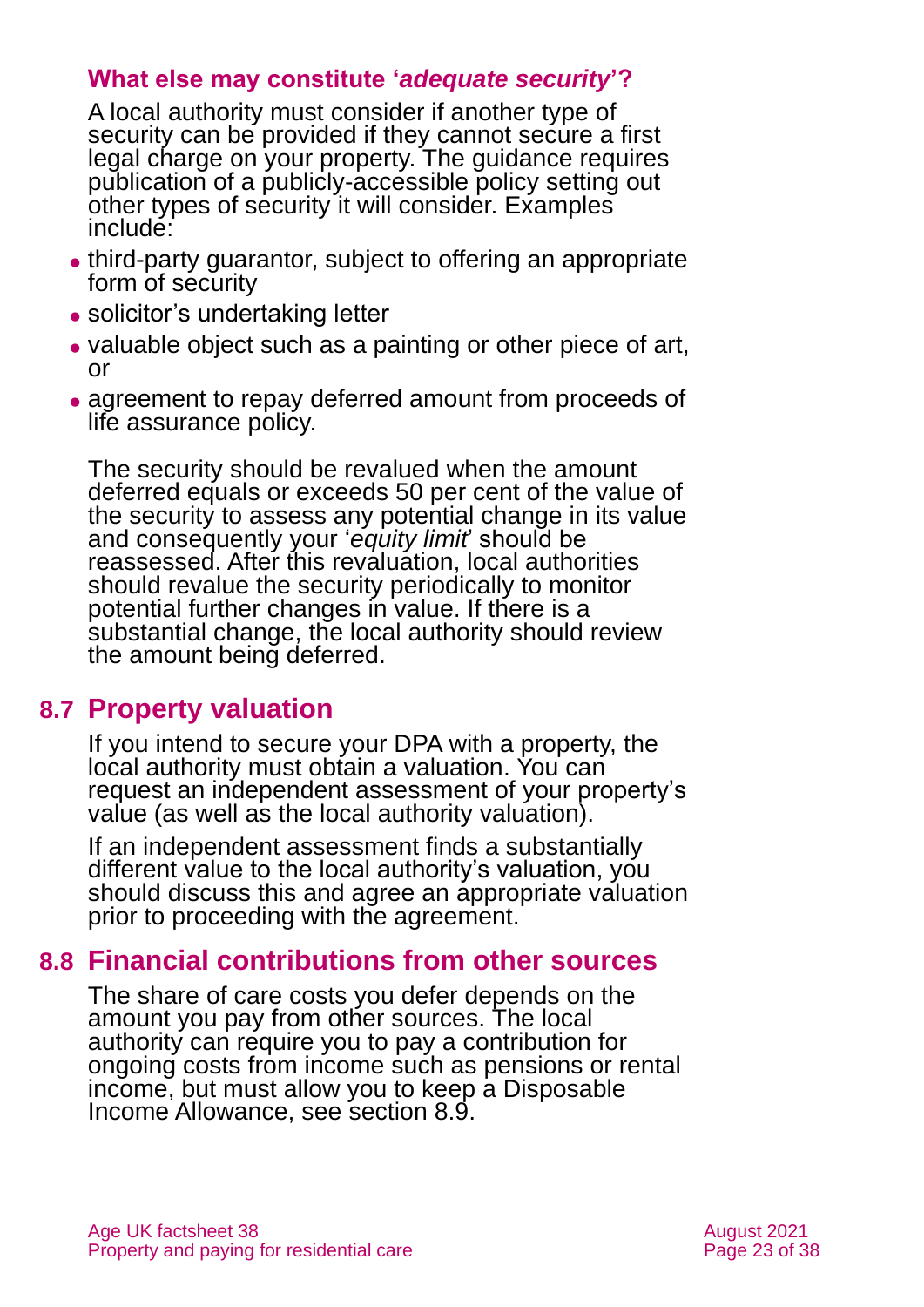You can contribute from other sources if you wish. For example, you might decide to contribute from savings or other assets, or through a financial product designed to pay for long-term care. A third party, such as a relative or friend, might be willing and able to pay some of your ongoing costs. Paying a contribution from these sources can be beneficial as it reduces the amount deferred and your overall debt to the local authority. However, the local authority cannot require you to do so.

#### **Renting out your property**

If you rent out your property during the course of a DPA, the local authority should allow you to retain a percentage of rental income. The local authority may offer other incentives to encourage rental of properties.

It is advisable to get independent financial advice, for example about possible tax and welfare benefits implications. Speak to a letting agent to find out what the local rental market is like before making the decision. You must consider the practical requirements involved such as security, maintenance, insurance, and the possibility of periods when your property may be empty.

#### <span id="page-23-0"></span>**8.9 Disposable Income Allowance**

The local authority can require a contribution towards care costs from your income, but must allow you to keep a proportion, called the Disposable Income Allowance (DIA). The DIA is up to £144 a week. The local authority can require you to contribute the rest of your income, but must allow you to retain as much of your DIA as you want.

#### **8.10 Interest and administration charges**

Administration charges and interest can be added to the total amount deferred as they accrue, although you can request to pay these separately. The DPA must make clear that all fees deferred and any interest and administrative charges incurred must be repaid by you in full. The local authority must notify you in writing whenever you are liable for an administration charge.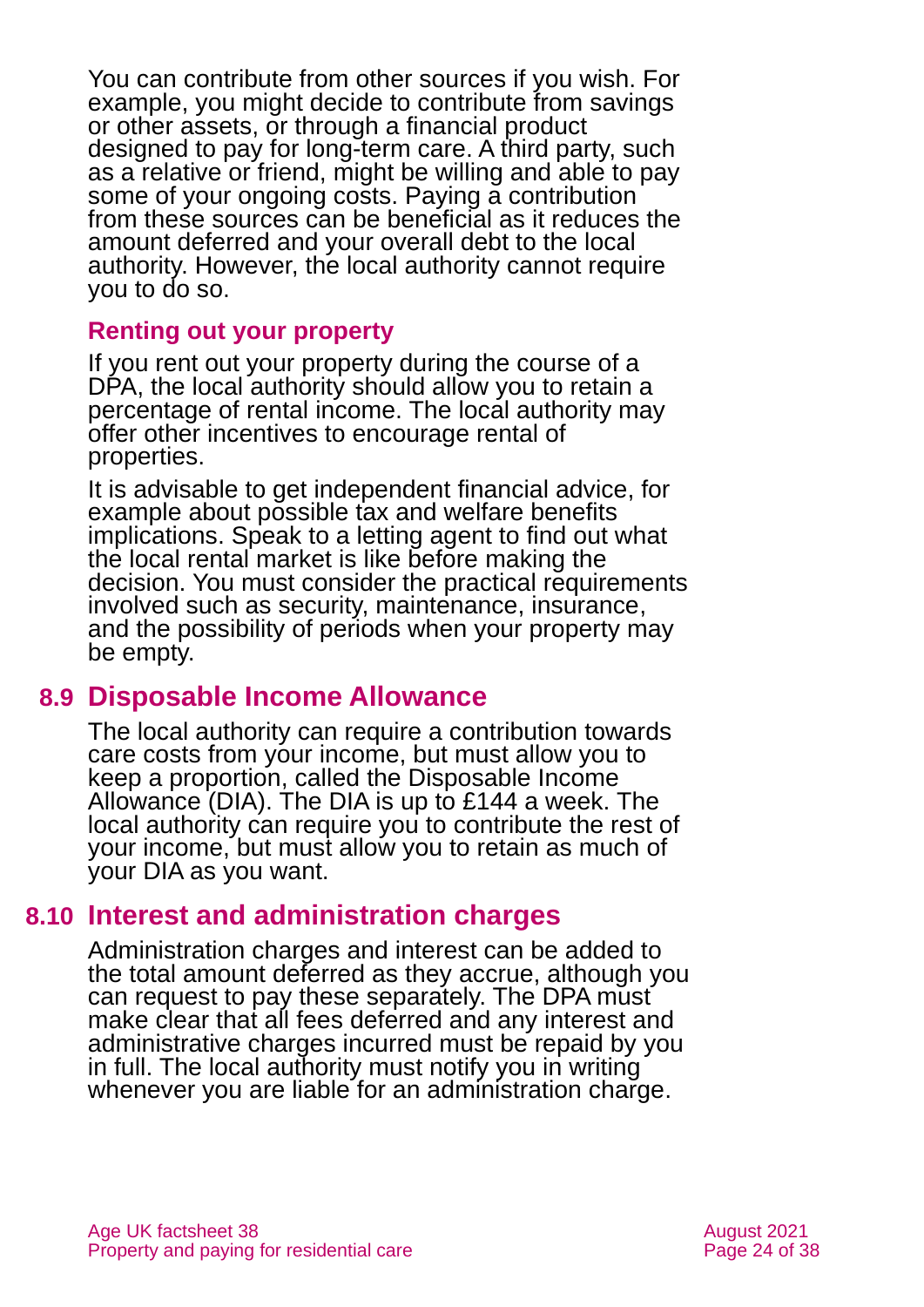#### **The interest rate**

The local authority must inform you before making the agreement whether interest will be charged, what the interest rate is currently set at, and when it is likely to change. If interest is charged, it must not exceed the national maximum rate published by the Government. This changes every six months, on 1st January and 1st July.

The local authority must ensure any change to the national maximum rate is applied to your DPA agreement, unless it charges less than the national maximum. Your agreement must contain a term ensuring that the interest rate does not exceed the national maximum.

#### **Compound interest**

A local authority must ensure you understand that interest charged accrues in a compound way, if it is to be added to the deferred amount. You can ask the authority to allow you to pay the interest separately, on an ongoing basis, to avoid it being compounded.

Compound interest is calculated at various set periods based on the increased amounts owed over time. For example, a 2 per cent interest figure may remain the same, but if this is initially based on £100 and later on £200, the actual amount owed is larger even though the percentage figure is unchanged.

The local authority can choose how frequently it applies the interest calculation. This must be agreed at the outset as part of your DPA contract. It can either compound interest on a daily basis or when deferred care fees accrue, either weekly, fortnightly, fourweekly, or monthly.

Interest can accrue on the amount deferred, even if you reach the '*equity limit*'. It can accrue after someone has died until the deferred amount is repaid to the local authority. If a local authority cannot recover the accrued debt and seeks to pursue this through the County Court system, it may charge the higher County Court rate of interest.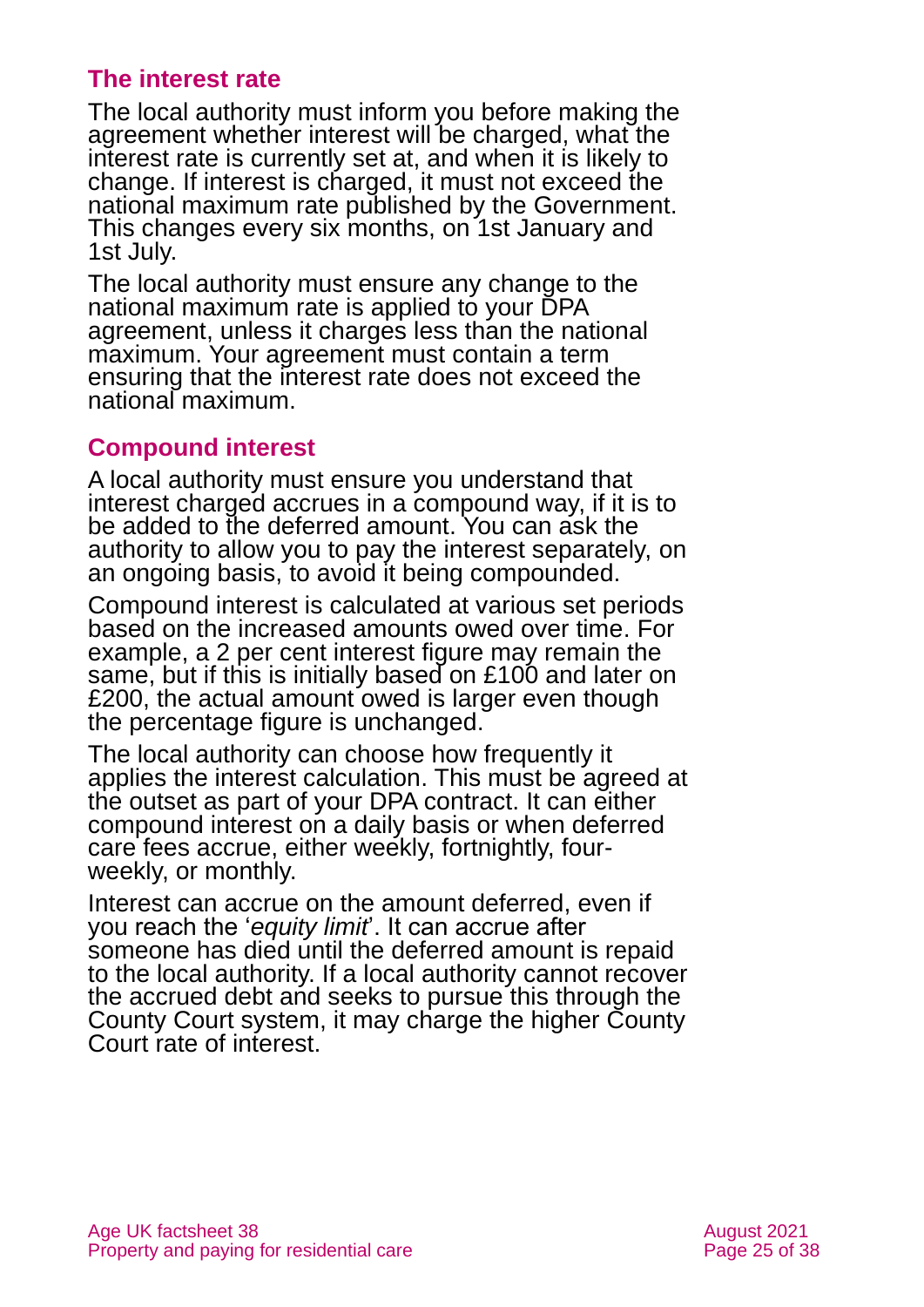#### **The administration charge**

The local authority must set its administration charges at a reasonable level. This must not be more than the actual costs it incurs for providing a DPA scheme. The local authority should maintain a publicly-available list of administration charges you may be liable to pay.

The guidance provides details of the types of administrative costs that can be included:

- ⚫ registering a legal charge with the Land Registry against the title of your property, including Land Registry search charges and identity checks
- ⚫ relevant postage, printing and telecommunications
- ⚫ costs of time spent by those providing the service
- ⚫ cost of valuation and re-valuation of your property
- ⚫ costs for removal of charges against your property
- ⚫ overheads, including, where appropriate, (shares of) payroll, audit, management costs, legal service.

#### **8.11 Your written agreement and its contents**

If you choose to enter into a DPA, the local authority should aim to have the agreement finalised and in place by the end of the 12-week property disregard period, or within 12 weeks of approaching the local authority in other circumstances. Decisions on your care and support package, the amount you intend to defer, the security you intend to use, and the terms of your agreement should only be taken following discussion between you and the local authority.

Once an agreement in principle has been reached, it is the local authority's responsibility to write the details agreed into your DPA, taking the legal form of a contract between you and the local authority.

The local authority should provide you with a hard copy of your DPA and you must be given reasonable time to read and consider it, including time to query any clauses and to further discuss the agreement if necessary.

The DPA must clearly set out all terms, conditions, and information necessary to enable you to understand your rights and obligations under it. This must include (see overleaf for more):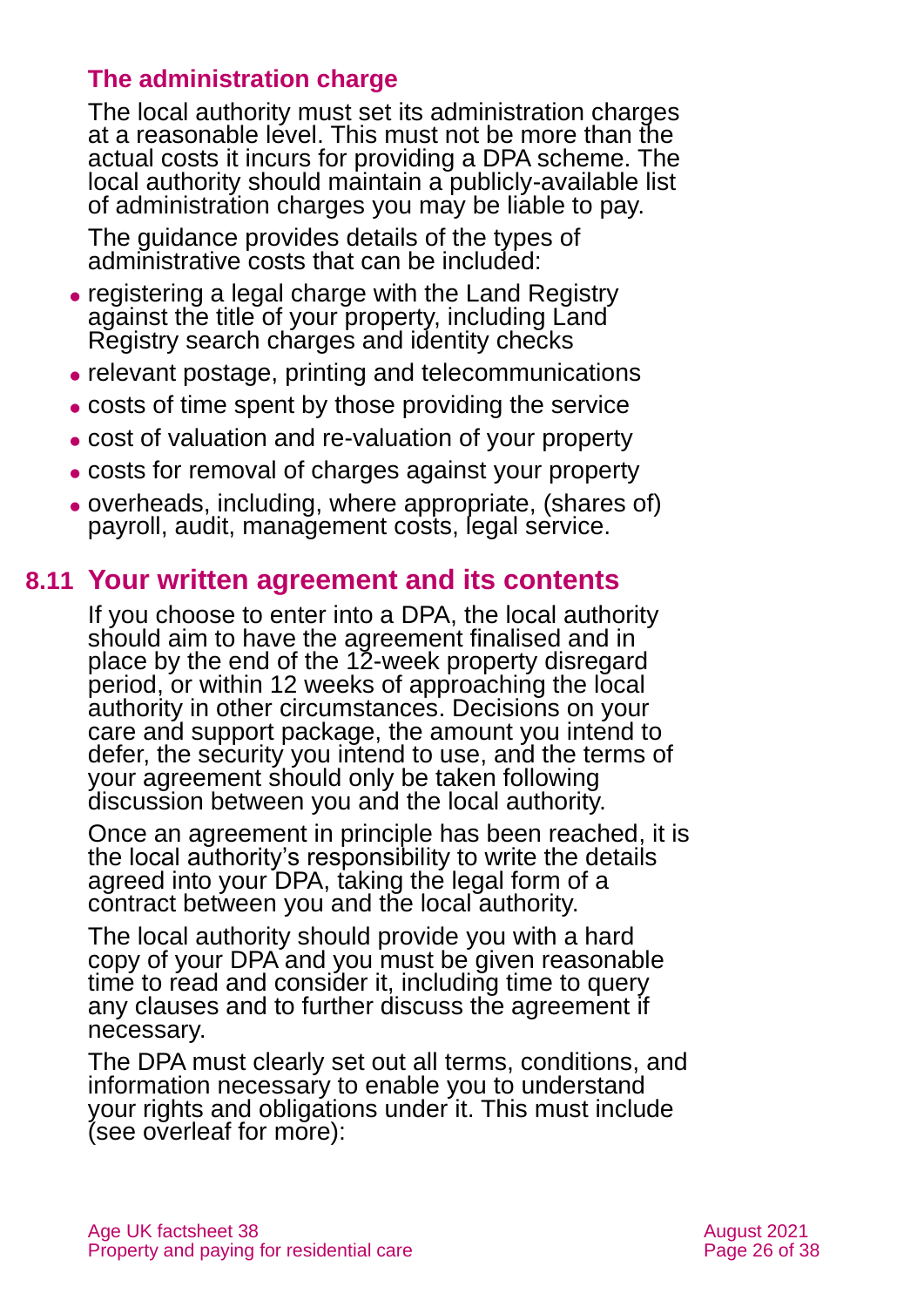- a clear explanation of the consequences of taking out a DPA for you and your property, including anybody who lives in the property
- the equity limit (the amount you can defer) of your security and the scope for this to change upon its possible revaluation
- ⚫ how interest is calculated and if it is compound
- ⚫ administrative costs you are liable for, the value of accrued costs, and where possible, a breakdown of the calculation
- ⚫ how to end the DPA, including the process, consequences and notice period
- the circumstances when the local authority may refuse to defer fees
- how the local authority is securing the debt
- ⚫ a requirement for the authority to provide a written statement every six months or within 28 days of request, saying how much is owed and the cost of repaying the debt
- that the local authority must give 30 days' written notice of the date on which you are likely to reach your equity limit
- ⚫ that you need to obtain the consent of the local authority for any person to occupy your deferred property
- an explanation that the authority will stop deferring charges or making loan advances if you stop receiving care in a care home or supported living accommodation, or if it no longer considers your needs should be met in such accommodation
- ⚫ the means of redress if either party feels the other has broken the DPA terms (continues overleaf)
- ⚫ your responsibilities regarding maintenance and insurance of your home
- ⚫ your responsibility to notify the local authority of any change to your income, home or care and support
- ⚫ your responsibility to notify the local authority if you intend to rent or sell your property and if someone has gained or may gain a beneficial interest in your property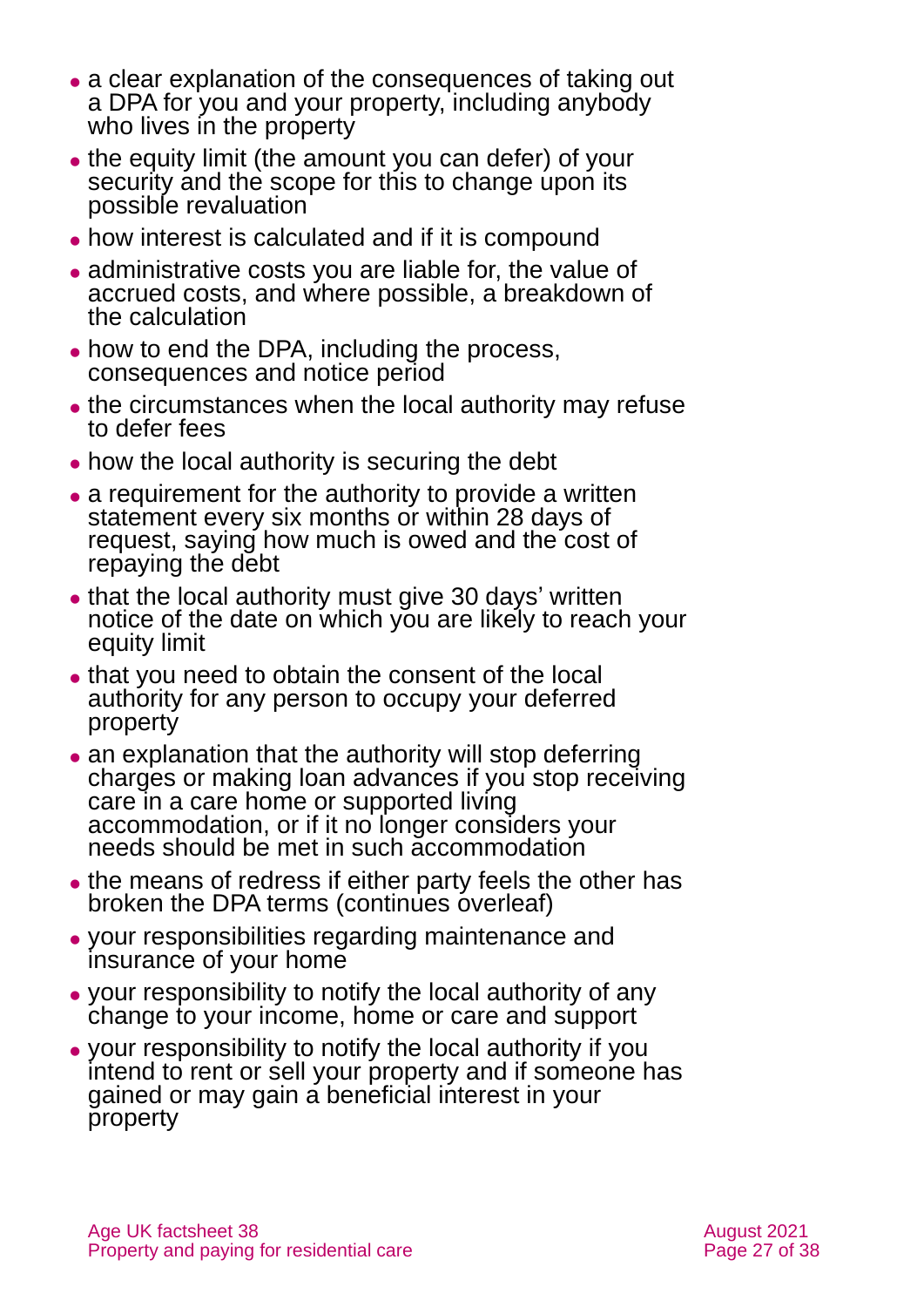- the local authority's responsibility to give you 30 days written notice if it intends to cease to defer charges, or make loan instalments
- the process for varying any part of the agreement, and
- the process by which the local authority can require a re-valuation of your chosen form of security.

DPA's are subject to the *[Unfair Terms in Consumer](http://www.legislation.gov.uk/uksi/1999/2083/contents/made)  [Contracts Regulations 1999](http://www.legislation.gov.uk/uksi/1999/2083/contents/made)* and the *[Consumer](http://www.legislation.gov.uk/uksi/2008/1277/contents)  [Protection from Unfair Trading Regulations 2008](http://www.legislation.gov.uk/uksi/2008/1277/contents)*. This means the terms must be written in plain, intelligible English and will not be binding if they are unfair to you.

#### **8.12 Responsibilities while the agreement is in place**

The DPA sets out various contractual requirements, both on you and the local authority. The guidance states the local authority must, at a minimum, provide you with six-monthly written updates of the amount of fees deferred, interest and administrative charges accrued and the total amount due and equity remaining.

The local authority should provide you with a statement on request within 28 days. This should set out the amount deferred during the previous period, as well as the total amount deferred to date and also include a projection of how quickly you might deplete all equity remaining in your chosen form of security up to your equity limit.

It should reassess the value of your chosen form of security once the amount deferred exceeds 50 per cent of the security (and periodically thereafter) and adjust the equity limit and review the amount deferred if the value changes. If the local authority exercises the right to require you to make contributions from your income, it should include provisions requiring you to notify the local authority of any changes in your income.

The agreement should contain provisions requiring you to notify the local authority of changes in your need for care and support, if those changes mean that the authority must, or is entitled to stop, making further instalments under the agreement or to alter the amount of instalments.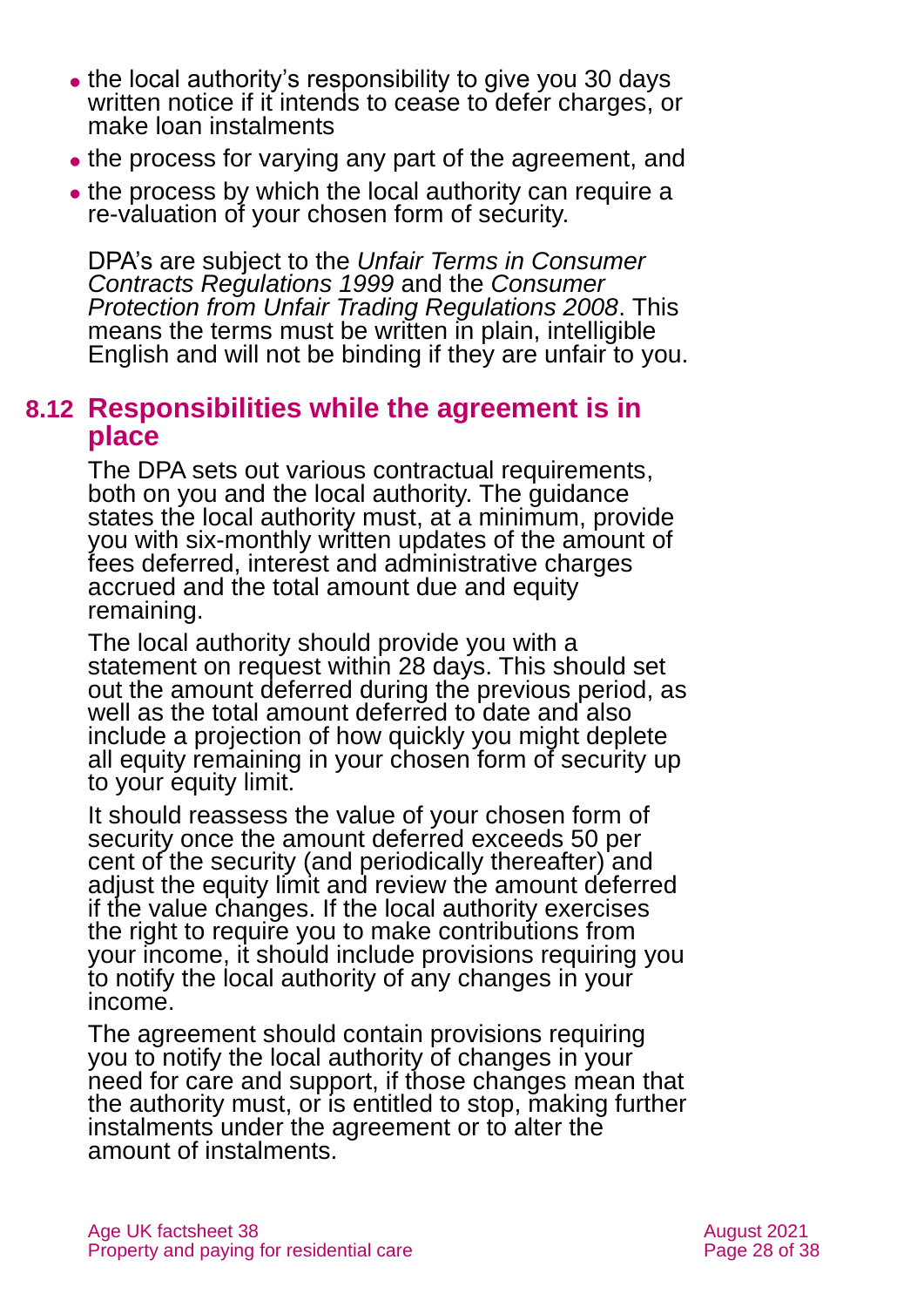The agreement should require you to ensure appropriate regular maintenance arrangements for your home are made whilst you are in residential care. They can require you to have adequate insurance for your property. If your home is empty for an extended period of time, you must ensure your insurance covers this adequately and any terms required by the insurer are met.

The agreement must require you to obtain the authority's consent before allowing someone to move into your property after the agreement has been made. In these circumstances, the local authority may (if it is reasonable to do so) require written consent from you placing the debt owed to the local authority above any beneficial interest another person may obtain in your property.

#### **8.13 Local authority powers to stop deferring costs**

Examples in the guidance of when a local authority may refuse to defer more charges when an active DPA in place include:

- ⚫ your total assets, including your property, fall below the upper capital threshold (£23,250) and you become eligible for local authority funding
- ⚫ you no longer need care in a care home
- ⚫ you breach the agreed terms of your DPA, or
- ⚫ your property becomes disregarded in your financial assessment for any reason and you now qualify for local authority funding.

#### **Notice period and support**

The local authority should give a minimum 30 days' notice that further deferrals will cease and give you an indication of how your care costs will be met in future. Depending on your circumstances, you may receive local authority funding or be required to meet the full costs yourself. Local authorities exercising the power to stop deferring costs should consider their decision taking into account your circumstances and their overarching duties under the Act's wellbeing principle.

### **8.14 Termination of agreement**

<span id="page-28-0"></span>A DPA can be terminated in three ways: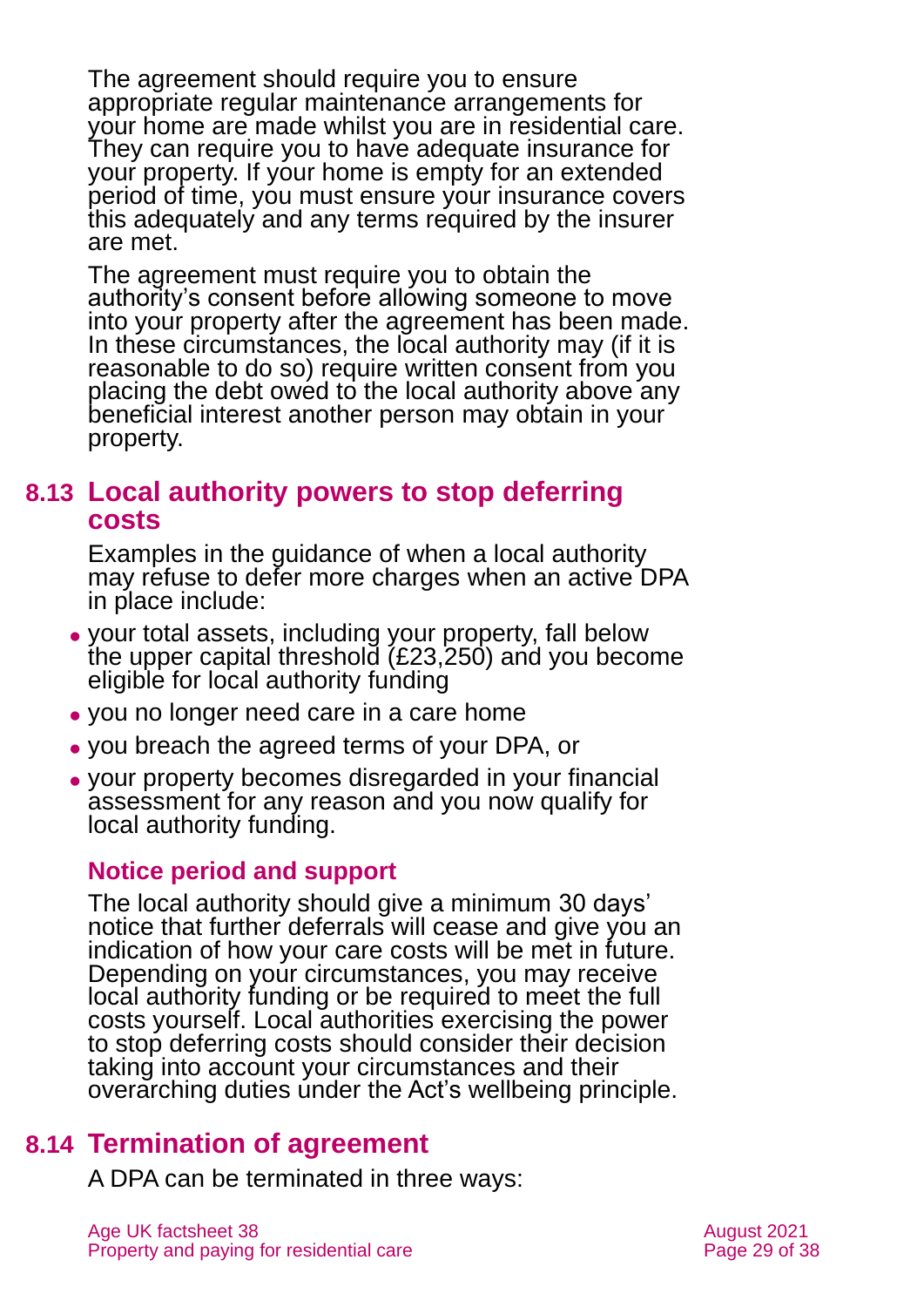- 1. at any time by you, or someone acting on your behalf, repaying the full amount due
- 2. when your property (or security) is sold and the authority is repaid, or
- 3. you die and the amount is repaid to the local authority from your estate.

On termination, the full amount due (including care costs, interest accrued and administrative or legal fees) must be repaid.

If you decide to sell your home, you should notify the local authority during the sale process. You must pay the amount due to the local authority from the proceeds of the sale and the local authority is required to relinquish the charge on your property.

You may decide to repay the amount due from another source, or a third party may elect to repay the amount due on your behalf. In either case, the local authority should be notified of the intention in writing and they must relinquish the charge on the property on receipt of the full amount.

#### **If DPA ends due to death**

If your DPA is terminated due to your death, the amount due to the local authority must either be paid out of your estate or by a third party. Your family or a third party may wish to settle the debt to the local authority by other means if they want to avoid selling the property or security. The local authority must accept an alternative means of payment, provided it covers the full amount due.

The executor of your will or administrator of your estate can decide how the amount due is to be paid; either from your estate (usually via the sale of the house or a life assurance policy) or from a third party source.

A local authority should wait at least two weeks following your death before approaching the executor with a full breakdown of the total amount deferred. A family member or the executor can approach the local authority to resolve the outstanding amount due prior to this point. Responsibility for arranging repayment of the amount due (in the case of payment from the estate) falls to the executor of the will.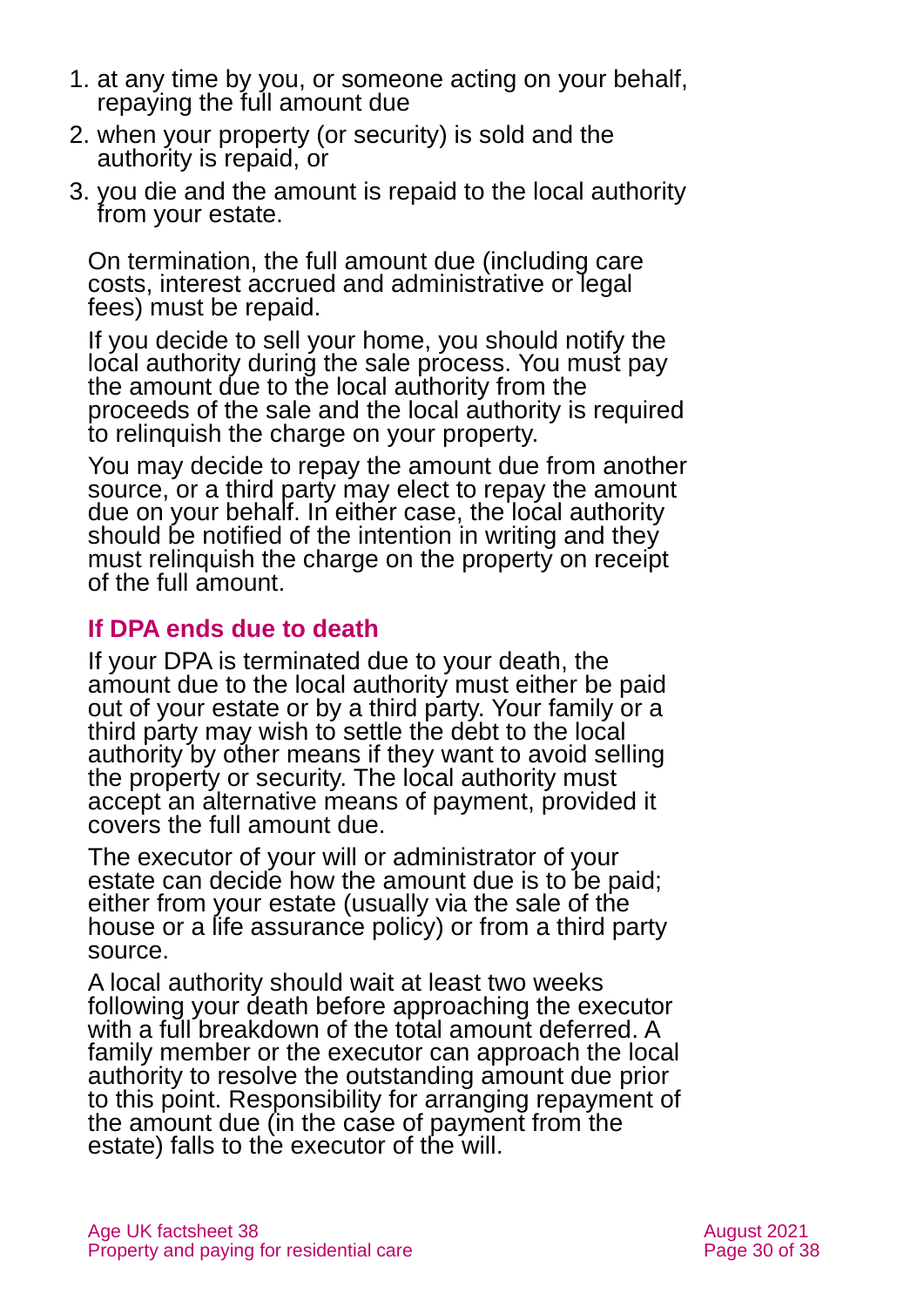Interest accrues on the amount owed after someone's death until the amount due to the local authority is repaid in full.

If terminated through your death, the amount owed falls due 90 days after the date of death. After this period, if a local authority believes active steps to repay the debt are not being taken, for example the sale is not progressing, they can take legal proceedings to reclaim the amount due.

In whatever circumstance an agreement is terminated, the person (or a third party) must be provided with a full breakdown of how the amount due has been calculated.

Once the amount has been repaid, the local authority should provide confirmation the agreement has been concluded and confirm (where appropriate) the charge against the property has been removed.

### **8.15 A '***loan type'* **deferred payment agreement**

<span id="page-30-1"></span>Loan type DPAs are different to the *'traditional'* type where the authority arranges your care and defers the charges due to it.

Under a loan type agreement, you arrange your own care, with the authority loaning you an amount towards your fees in instalments. The agreement must make clear:

- ⚫ the authority will make advances of the loan to the adult in instalments
- the purpose of the loan is to pay for care home costs or supported living accommodation. This should explain the consequences of any failure by you to pay care costs, and
- the adult must inform the local authority if he or she no longer receives or intends to receive care in such accommodation.

# <span id="page-30-0"></span>**9 Information, advice and advocacy duty**

Local authorities have a duty to provide information and advice about people's care and support needs, including deferred payment schemes.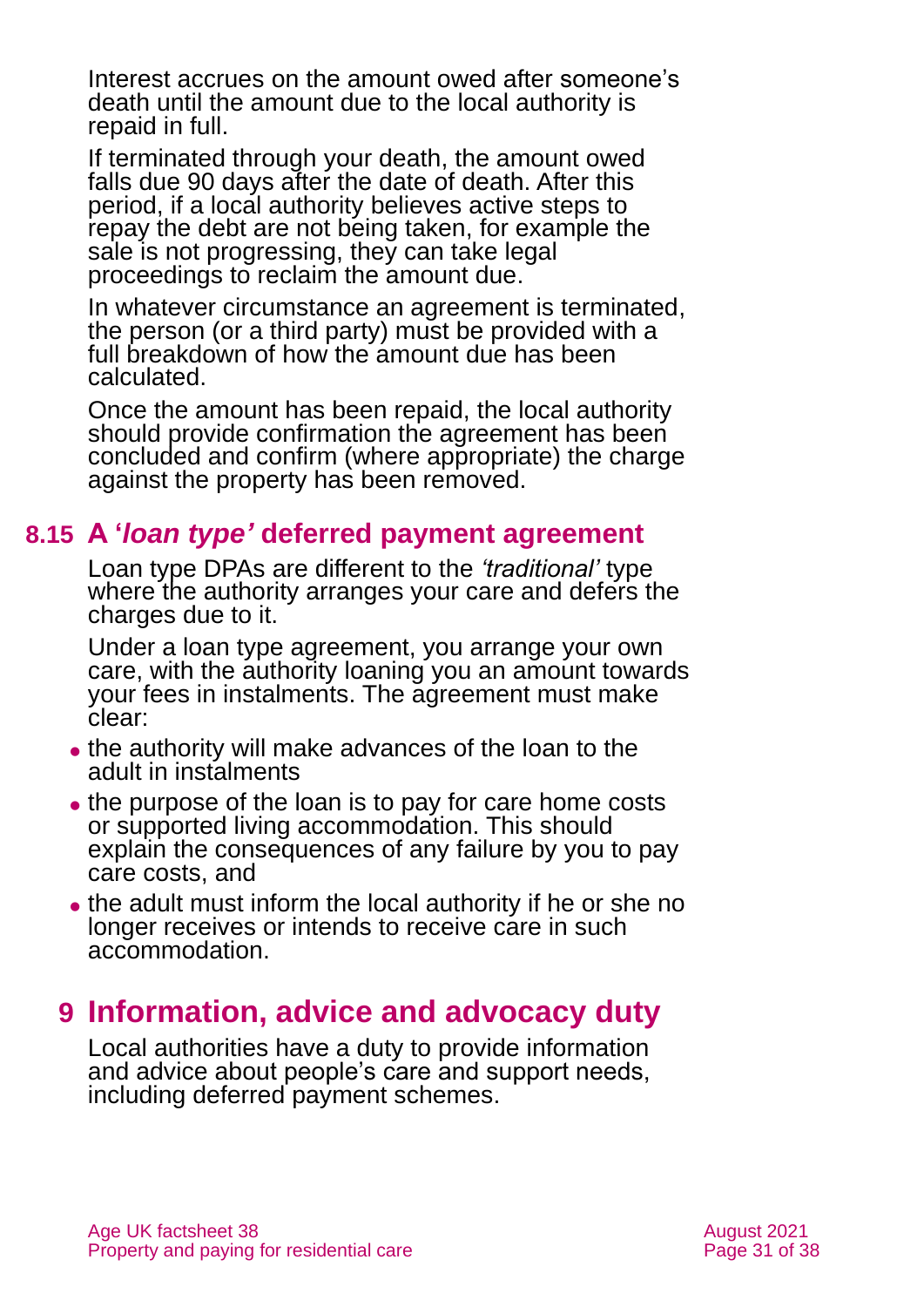To make well-informed choices, it is essential you can access appropriate information and advice before taking out a DPA. It is important you are kept informed throughout the course of a DPA and that you (and the executor of your estate where appropriate) receive the necessary information upon termination of the agreement.

Where appropriate, the local authority should give you information about how someone can act for you if you lose mental capacity to manage the DPA yourself, for example by creating a Lasting Power of Attorney.

Most areas of information that must be provided by the local authority are covered above.

Other areas include:

- ⚫ explaining the implications that a DPA may have on your income, social security benefit entitlements, and charging
- ⚫ give an overview of potential advantages and disadvantages of taking out a DPA and explain other options for paying for care to consider
- the existence of the 12-week property disregard, which gives additional time to consider options in paying for care, and
- ⚫ taking independent financial advice, including regulated financial advice

Local authorities must provide easy to read information about how the local scheme works in formats compliant with the *[Equality Act 2010](http://www.legislation.gov.uk/ukpga/2010/15/contents)*. This must be provided at the earliest appropriate opportunity during the 12-week property disregard.

#### **Specifically relating to your property**

The local authority should advise you it needs to consider how you plan to use, maintain, and insure your property. They should advise whether they intend to place conditions on how the property is maintained whilst the DPA is in place. It usually includes requirements for you to maintain and insure your home within the terms and conditions of a DPA.

The local authority should give general information for homeowners on how you may choose to use your property when you enter residential care.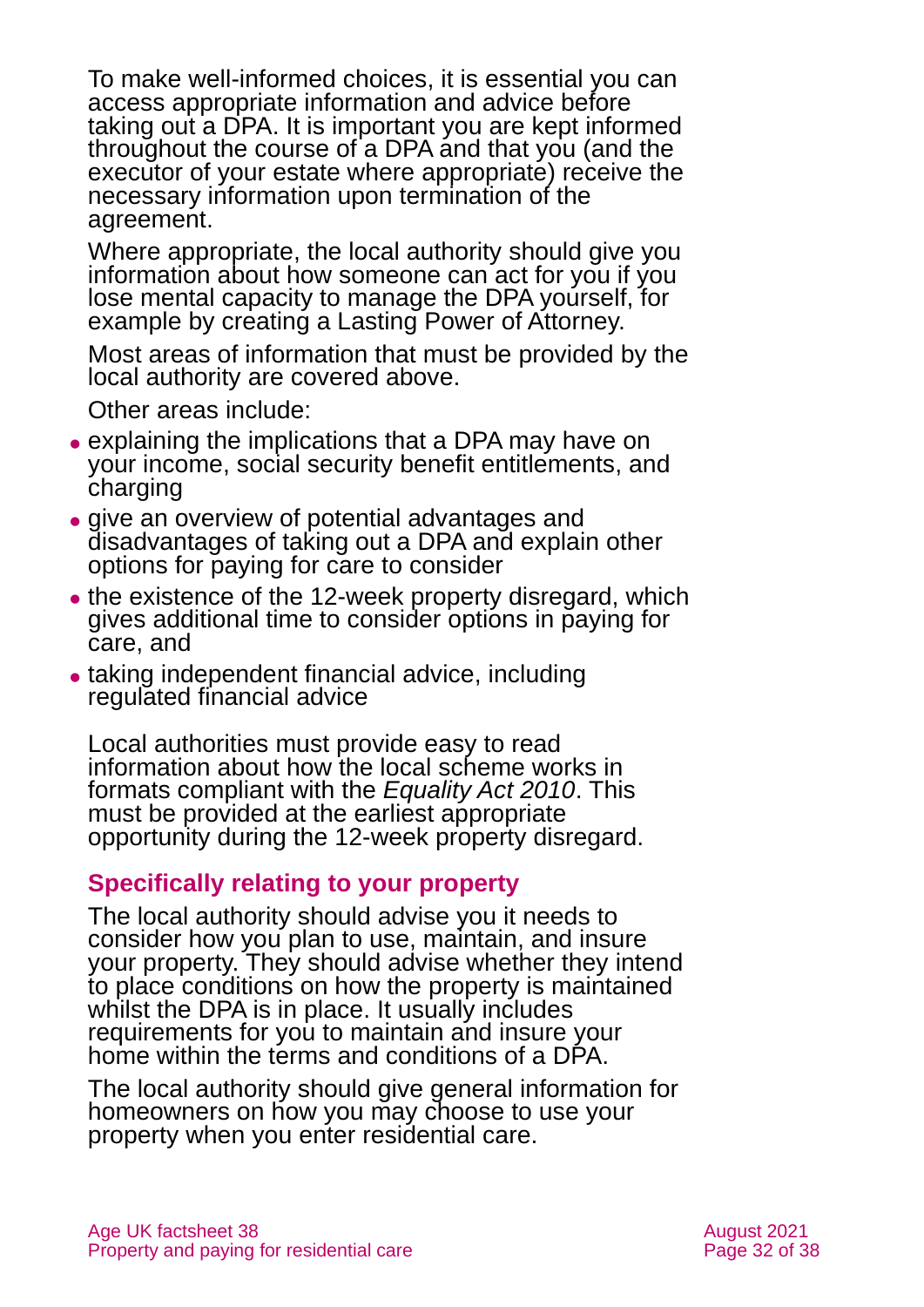For example, information on renting your property and the potential impact on other people living in the property if a sale is required after your death.

They should give advice and signpost you to more specialist organisations who can provide further advice, including information about the legal responsibilities of landlords and obligations to tenants.

# **9.1 The independent advocacy duty**

There is a right to independent advocacy if you struggle to understand or make decisions about your care and have no one you want to help you engage in the process, such as a relative or friend.

This builds on what already exists under the *[Mental](http://www.legislation.gov.uk/ukpga/2005/9/contents)  [Capacity Act 2005](http://www.legislation.gov.uk/ukpga/2005/9/contents)* for people who lack mental capacity, but has a wider reach. The right applies if you have *'substantial difficulty'* in doing any of the following:

- ⚫ understanding relevant information (about social care and health issues)
- retaining that information
- using or weighing up the information
- <span id="page-32-0"></span>⚫ communicating your views, wishes or feelings.

# **10 Challenging local authority decisions**

If you disagree with a decision by the local authority or are not satisfied with the quality of the service provided, they can be challenged through the formal complaints procedure.

This may be because, for example, the local authority has included your property in the financial assessment when it should be disregarded, or you have been refused a deferred payment agreement.

Ask the local authority for details of its procedure. If you are not satisfied with the outcome of your complaint you can take it to the [Local Government and](https://www.lgo.org.uk/)  [Social Care Ombudsman,](https://www.lgo.org.uk/) which is independent of the local authority.

For further information see factsheet 59, *[How to](https://www.ageuk.org.uk/globalassets/age-uk/documents/factsheets/fs59_how_to_resolve_problems_and_complain_about_social_care_fcs.pdf)  [resolve problems and complain about social care](https://www.ageuk.org.uk/globalassets/age-uk/documents/factsheets/fs59_how_to_resolve_problems_and_complain_about_social_care_fcs.pdf)*.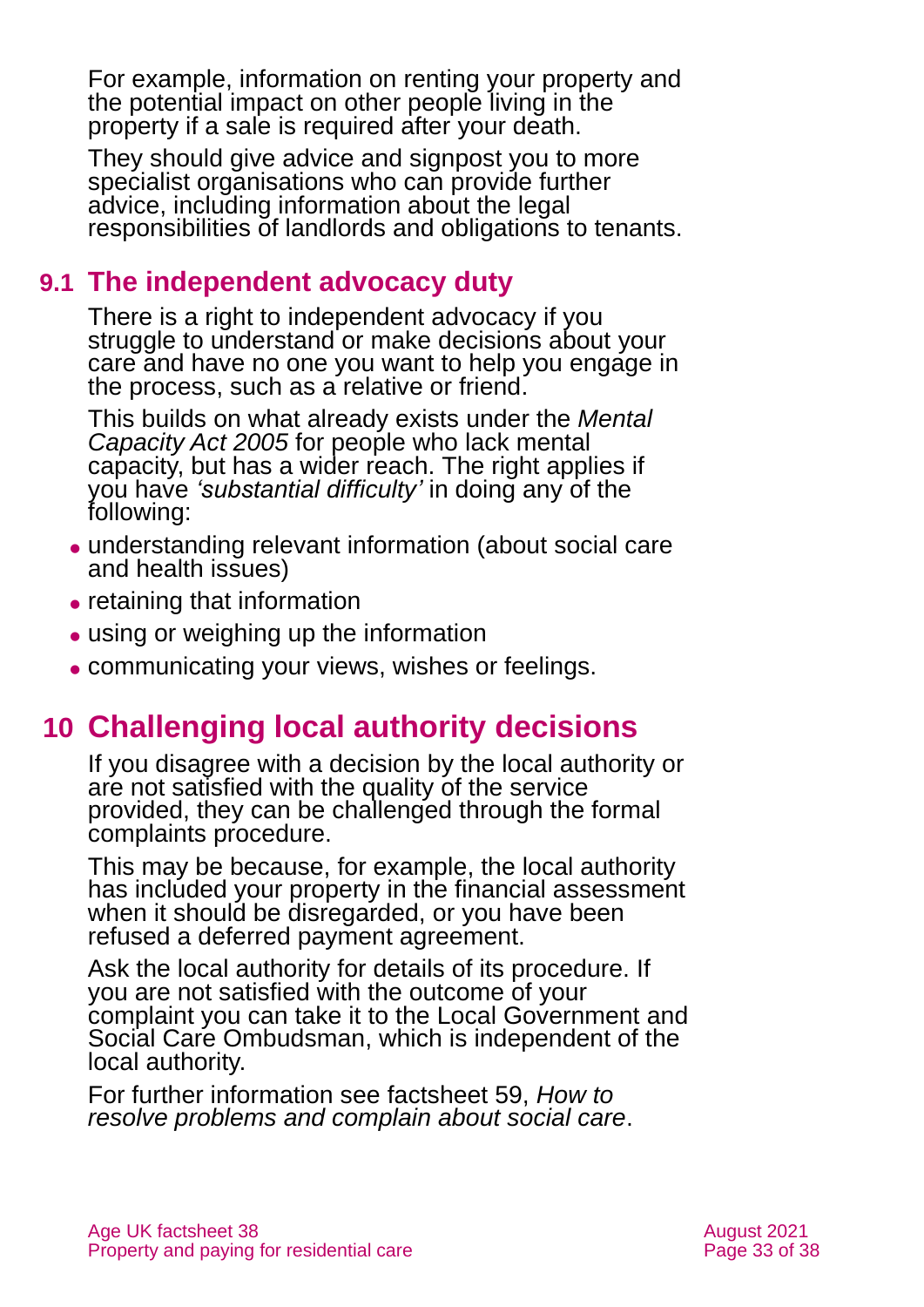# **11 Pension Credit and property**

<span id="page-33-0"></span>For Pension Credit (PC), the value of your home is ignored for periods of short-term or temporary residential care.

If you are a permanent resident, the value of your property can be disregarded for up to 26 weeks (or longer if reasonable) as long as steps are taken to sell it. If you are in permanent residential care but your house is not up for sale, the value of your interest in your former home is usually included in the financial assessment for PC. This applies even if you have taken out a DPA on the property.

The value of a former home is disregarded in certain circumstances, for example if it is occupied by your partner, or a close relative who is over State Pension age or sick or disabled. Unlike the social care financial assessment, there are no discretionary disregards of property under PC rules. See factsheet 48, *[Pension](https://www.ageuk.org.uk/globalassets/age-uk/documents/factsheets/fs48_pension_credit_fcs.pdf)  [Credit](https://www.ageuk.org.uk/globalassets/age-uk/documents/factsheets/fs48_pension_credit_fcs.pdf)*, for more information.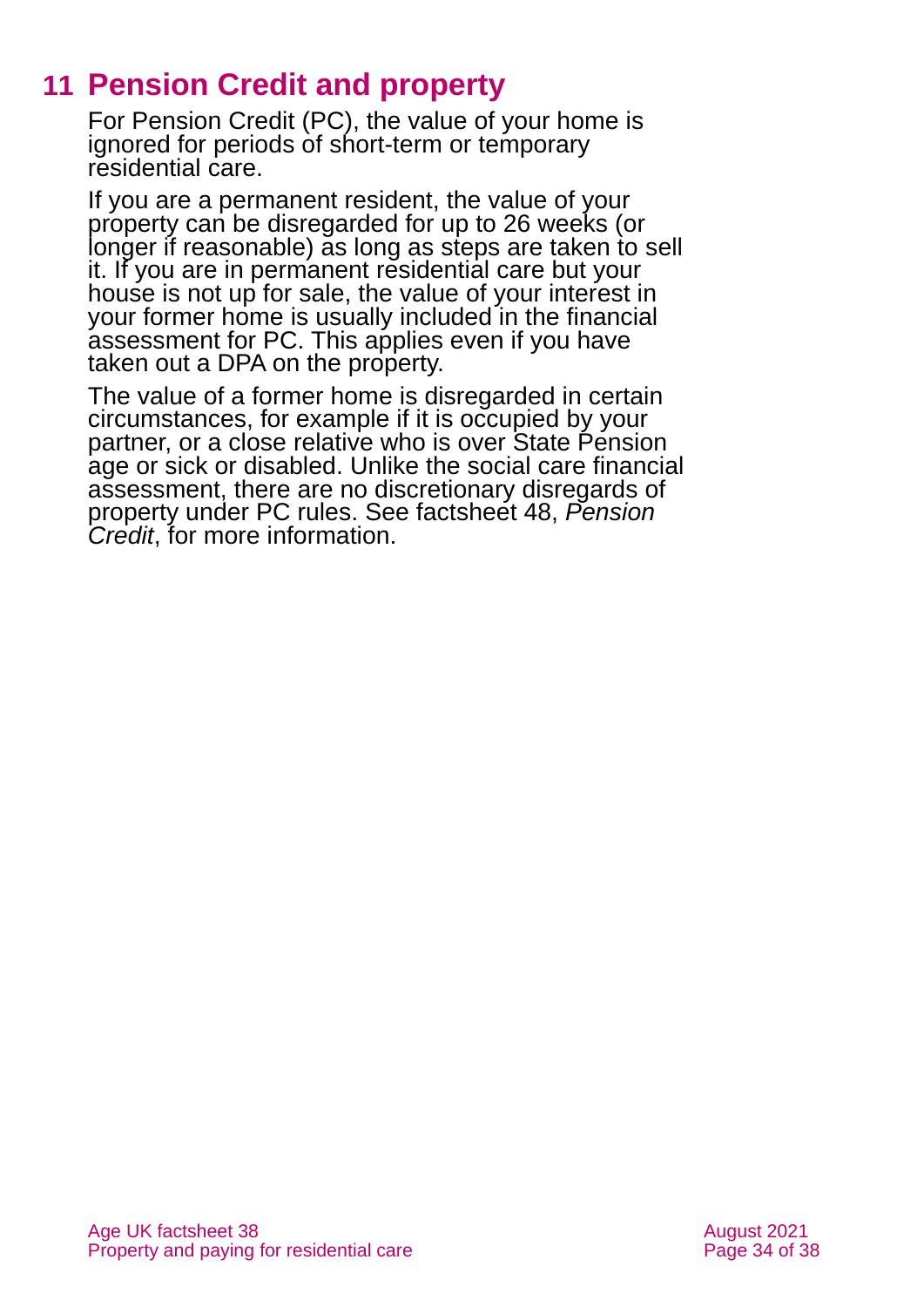# <span id="page-34-0"></span>**Useful organisations**

#### **Care Quality Commission**

[www.cqc.org.uk](http://www.cqc.org.uk/) Telephone 03000 616 161

Independent regulator of adult health and social care services in England, covering NHS, local authorities, private companies or voluntary organisations and people detained under the *Mental Health Act*.

#### **Citizens Advice consumer helpline**

[www.citizensadvice.org.uk/about-us/contact](http://www.citizensadvice.org.uk/about-us/contact-us/contact-us/consumer-service)[us/contact-us/consumer-service](http://www.citizensadvice.org.uk/about-us/contact-us/contact-us/consumer-service) Telephone helpline 0808 223 1133

Consumer advice over the phone and online.

#### **Competition and Markets Authority**

[www.gov.uk/government/organisations/competition](http://www.gov.uk/government/organisations/competition-and-markets-authority)[and-markets-authority](http://www.gov.uk/government/organisations/competition-and-markets-authority) Telephone 020 3738 6000

Produced advice for care homes on complying with consumer law.

#### **Equality Advisory Support Service**

[www.equalityadvisoryservice.com](http://www.equalityadvisoryservice.com/) Telephone helpline 0808 800 0082 Mon-Fri 9am-7pm, Sat 10am-2pm

Funded by the Equality and Human Rights Commission, the helpline provides information and advice about the *Equality Act 2010* and human rights*.*

#### **Local Government and Social Care Ombudsman** [www.lgo.org.uk](http://www.lgo.org.uk/)

Telephone 0300 061 0614

The LGO is the final stage for local authority complaints if they cannot be resolved through the local authority procedure. It also deals with complaints about care providers when services are being privately purchased.

#### **Relatives & Residents Association (The)**

[www.relres.org](http://www.relres.org/)

Telephone 020 7359 8136

Provides advice and support to older people in care homes, their relatives and friends.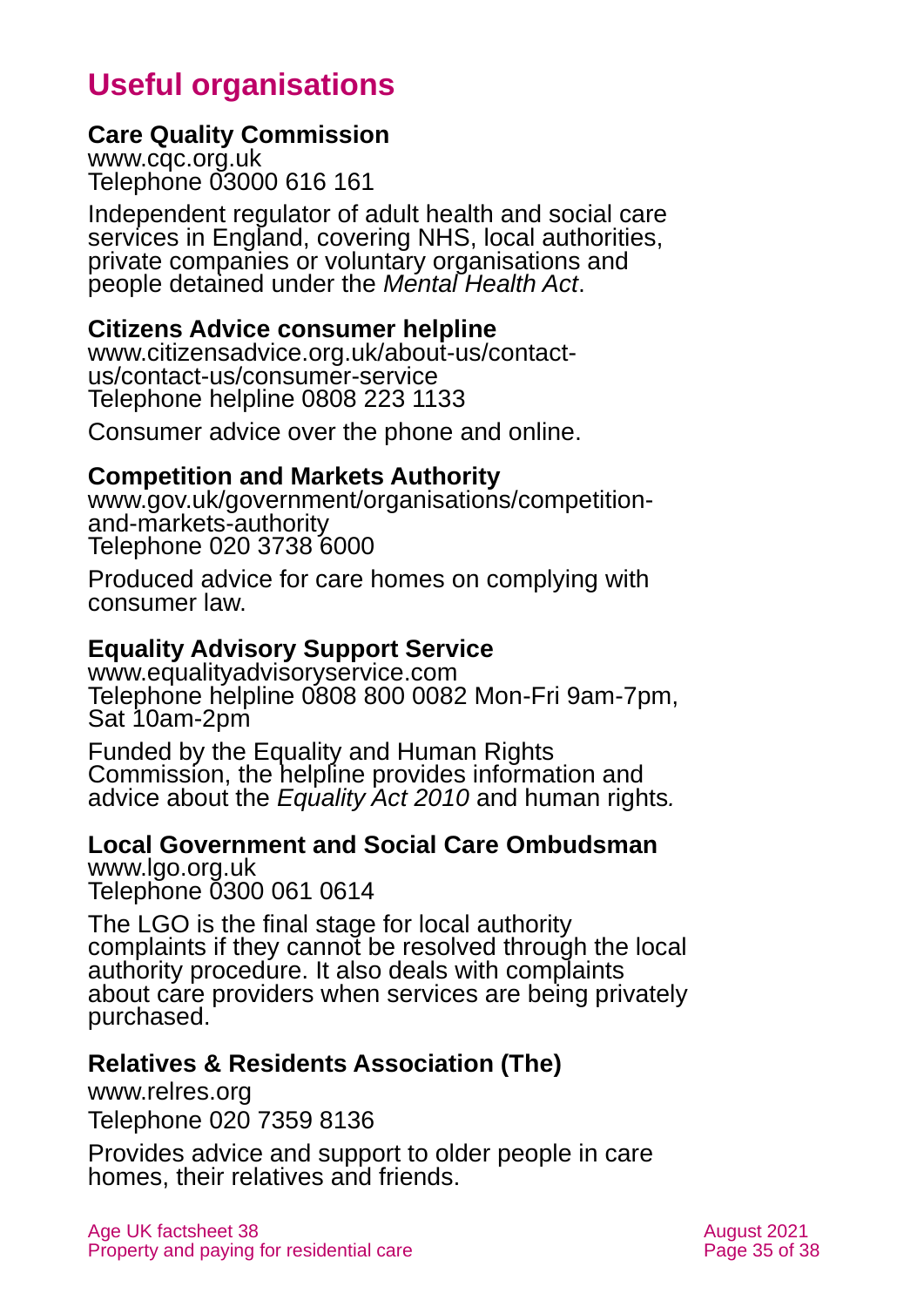# **Age UK**

Age UK provides advice and information for people in later life through our Age UK Advice line, publications and online. Call Age UK Advice to find out whether there is a local Age UK near you, and to order free copies of our information guides and factsheets.

#### <span id="page-35-3"></span>**Age UK Advice**

[www.ageuk.org.uk](http://www.ageuk.org.uk/) 0800 169 65 65 Lines are open seven days a week from 8.00am to 7.00pm

#### <span id="page-35-1"></span>**In Wales contact**

#### **Age Cymru Advice**

[www.agecymru.org.uk](http://www.agecymru.org.uk/) 0300 303 4498

#### <span id="page-35-2"></span>**In Northern Ireland contact**

#### **Age NI** [www.ageni.org](http://www.ageni.org/)

0808 808 7575

#### <span id="page-35-0"></span>**In Scotland contact**

# <span id="page-35-4"></span>**Age Scotland**

[www.agescotland.org.uk](http://www.agescotland.org.uk/) 0800 124 4222

# **Support our work**

We rely on donations from our supporters to provide our guides and factsheets for free. If you would like to help us continue to provide vital services, support, information and advice, please make a donation today by visiting [www.ageuk.org.uk/donate](http://www.ageuk.org.uk/donate) or by calling 0800 169 87 87.